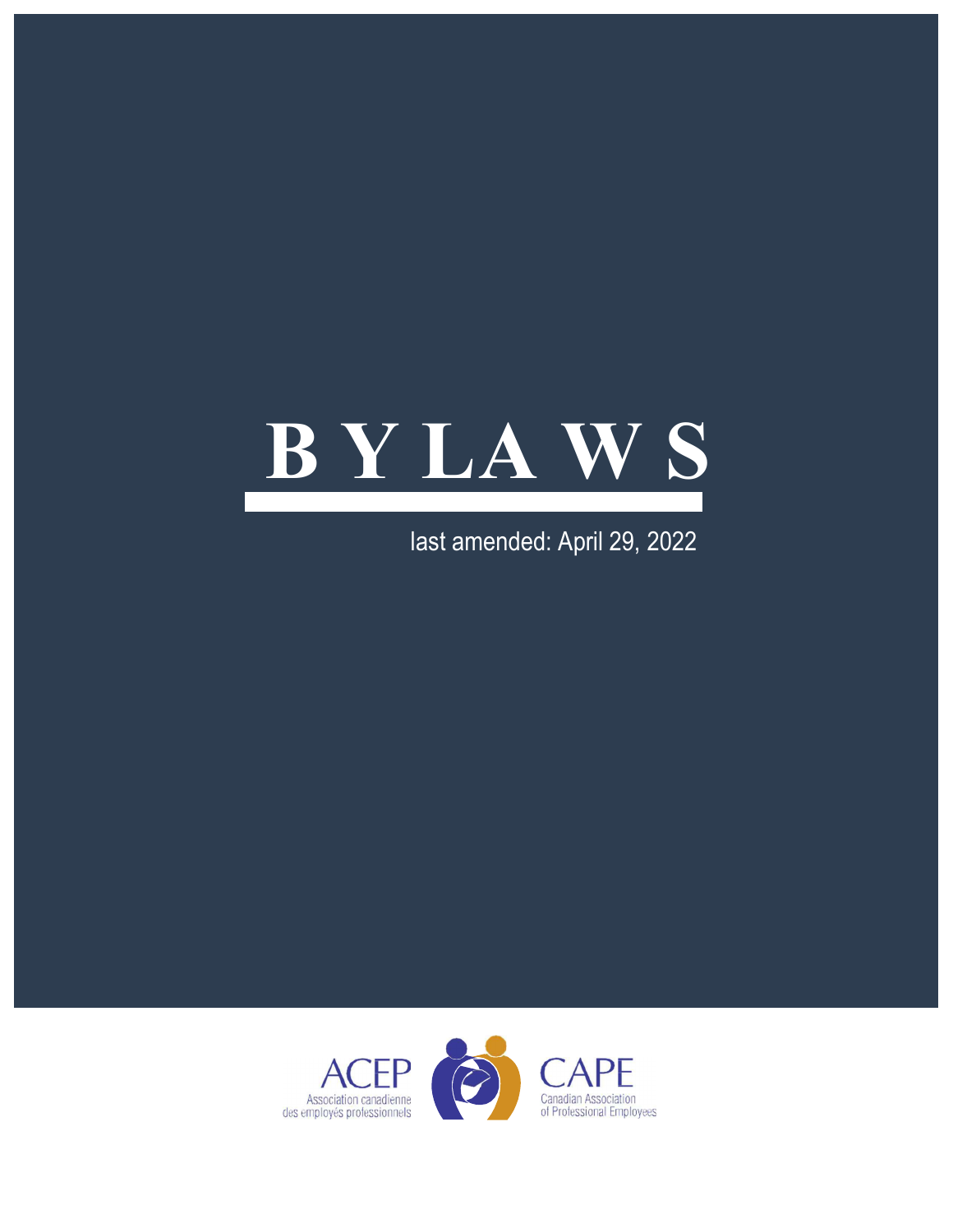# TABLE OF CONTENTS

| (B 3.7 - Amendment adopted by the NEC on April 29, 2022; to be voted on by the membership at the |  |
|--------------------------------------------------------------------------------------------------|--|
|                                                                                                  |  |
|                                                                                                  |  |
|                                                                                                  |  |
|                                                                                                  |  |
|                                                                                                  |  |
|                                                                                                  |  |
|                                                                                                  |  |
|                                                                                                  |  |
|                                                                                                  |  |
|                                                                                                  |  |
|                                                                                                  |  |
|                                                                                                  |  |
|                                                                                                  |  |
|                                                                                                  |  |
|                                                                                                  |  |
|                                                                                                  |  |
|                                                                                                  |  |
|                                                                                                  |  |
|                                                                                                  |  |
|                                                                                                  |  |
|                                                                                                  |  |
|                                                                                                  |  |
|                                                                                                  |  |
|                                                                                                  |  |
| B 13.1 PETITION TO AMEND THE CONSTITUTION BY ANY REGULAR OR PENDING MEMBER                       |  |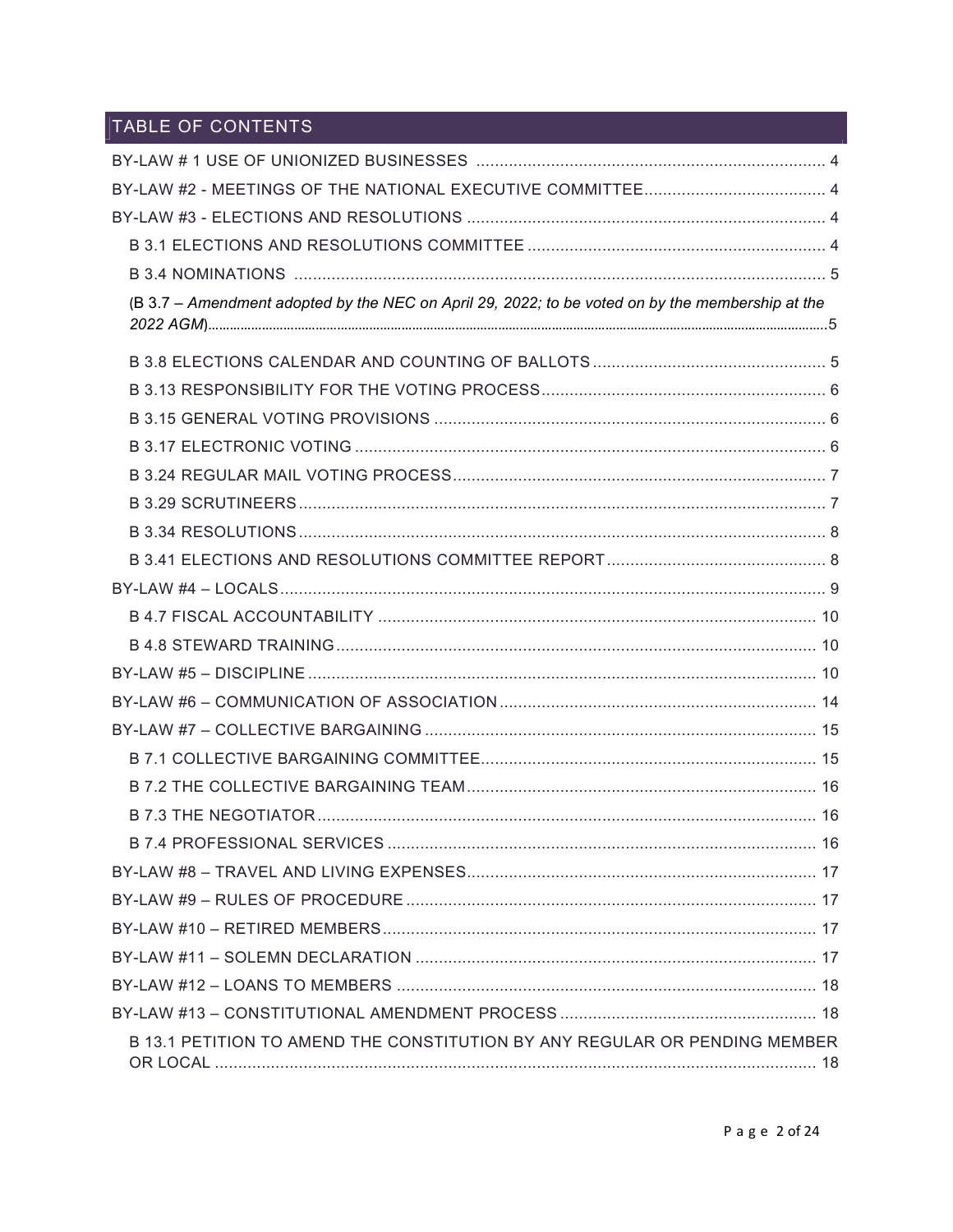| B 13.2 PROPOSAL TO AMEND THE CONSTITUTION BY THE NATIONAL EXECUTIVE                      |  |
|------------------------------------------------------------------------------------------|--|
|                                                                                          |  |
|                                                                                          |  |
|                                                                                          |  |
| B 14.3 SUSPENSION PROCESS - NATIONAL EXECUTIVE COMMITTEE (NEC) MEMBER  20                |  |
|                                                                                          |  |
|                                                                                          |  |
|                                                                                          |  |
|                                                                                          |  |
| BY-LAW #15 - SUSPENSION DUE TO CONFLICT OF INTEREST RELATED TO LITIGATION<br>21          |  |
|                                                                                          |  |
|                                                                                          |  |
|                                                                                          |  |
|                                                                                          |  |
|                                                                                          |  |
|                                                                                          |  |
|                                                                                          |  |
| (Adopted by the NEC on April 29, 2022; to be voted on by the membership at the 2022 AGM) |  |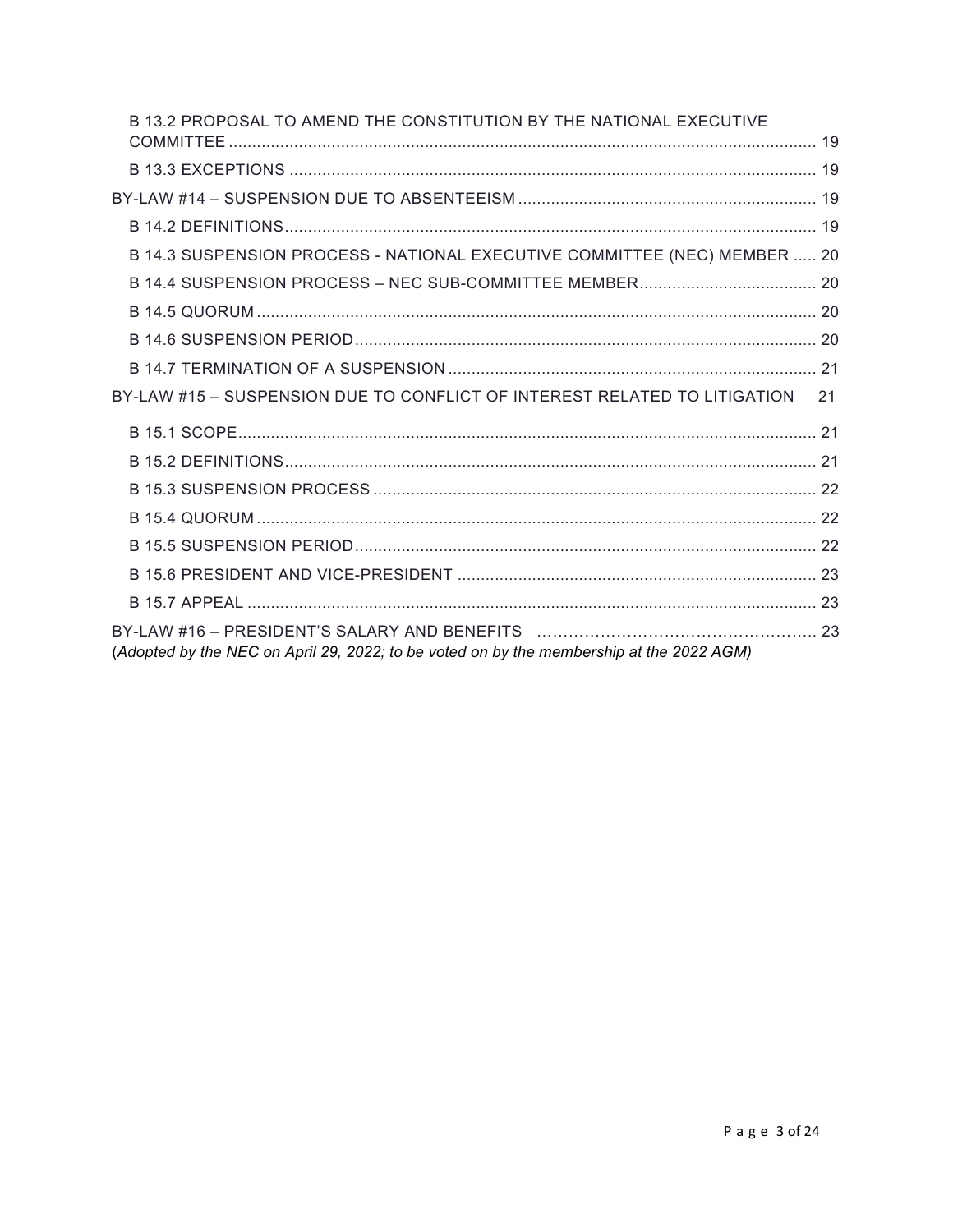## BY-LAW # 1 USE OF UNIONIZED BUSINESSES (ADOPTED JULY 23, 2003)

### B 1.1 The Association will use competitive unionized businesses for all services when available.

## BY-LAW #2 - MEETINGS OF THE NATIONAL EXECUTIVE COMMITTEE (ADOPTED JULY 23, 2003)

- B 2.1 Communications and documents distributed to all members of the NEC or of its Sub-committees shall be sent in both official languages.
- B 2.2 The agenda for NEC meetings is established by the President in consultation with the other members of the NEC. Members of the NEC may submit agenda items to the National Office no later than ten (10) working days prior to a regular scheduled meeting.
- B 2.3 All documentation shall be distributed to NEC members five (5) working days prior to a regular scheduled meeting of the NEC, except due to unforeseen circumstances.
- B 2.4 There shall be no regular meetings of the National Executive Committee in the months of July, August and December.
- B 2.5 A special meeting of the National Executive Committee shall be called by the President at the request of any four (4) members of the National Executive Committee. Upon receipt of such request a meeting shall be scheduled as soon as possible.

## BY-LAW #3 - ELECTIONS AND RESOLUTIONS (ADOPTED MARCH 26, 2021)

### B 3.1 ELECTIONS AND RESOLUTIONS COMMITTEE

- B 3.1. No later than the end of February of each year, the National Executive Committee (NEC) shall issue a call to all Regular and Pending members asking for volunteers to set up an Elections and Resolutions Committee. The NEC shall confirm the composition of the Committee at its regular meeting in April, which shall include at least one member of each bargaining unit represented by the Association. Members of the Elections and Resolutions Committee shall not campaign in support of or against a candidate nor publicly divulge their opinion on a resolution. They shall still be able to exercise their individual right to vote. The Committee shall have the right to revoke the appointment of a Committee member as a result of non- compliance with provisions of these By-Laws pertaining to their responsibilities. Such an action shall require two thirds (2/3) of the votes cast. The NEC replaces the person thus removed with a Regular or Pending member from the same bargaining unit.
- B 3.2. The Elections and Resolutions Committee shall have complete and full jurisdiction over the election process, in accordance with these By-Laws and Constitution. Non-compliance with these By-Laws may result in the nomination of a candidate being revoked by the Committee. Except where otherwise noted in these By-Laws, any decisions made by the Committee shall be the result of a majority vote.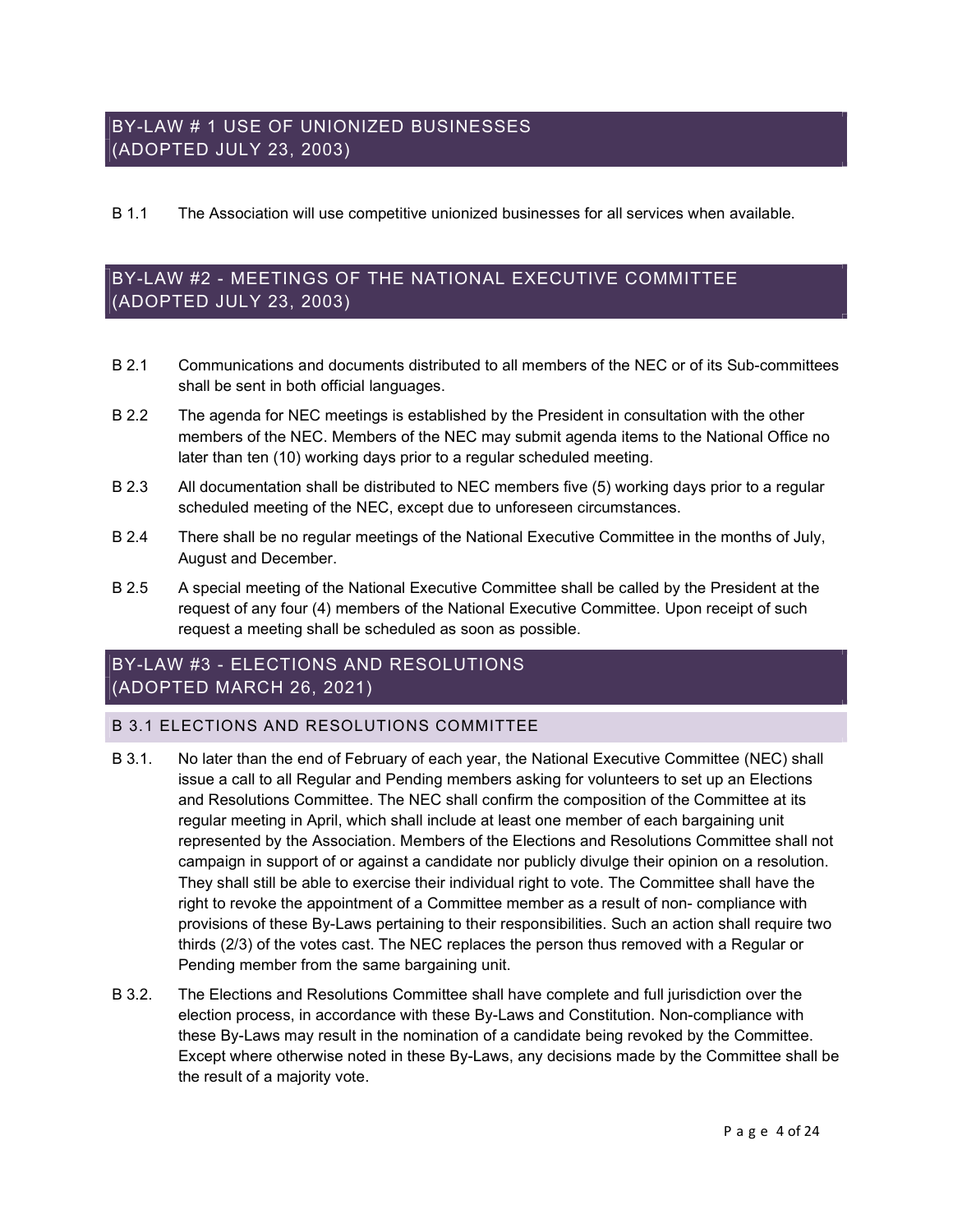B 3.3. In accordance with these By-Laws the Elections and Resolutions Committee shall create a nomination form and, no later than June 1 in an election year, shall issue a call by regular mail and/or other means of communications for candidates for positions to be filled in accordance with Article 15 of the Constitution. The nomination form shall accompany this notification.

### B 3.4 NOMINATIONS

- B 3.4. All nominations to the position of Director shall be supported by one Regular or Pending member of the Association. All nominations to the positions of President and Vice-President shall be supported by ten (10) Regular or Pending members of the Association. In each case, nominations shall not be accompanied by more supporting names than the number required. Any supporting name(s) beyond the required number shall be discarded.
- B 3.5. On the nomination form, candidates shall clearly indicate the following: position sought, name, home department, bargaining unit and telephone number where they can be reached during regular working hours; and the form must be signed. Anyone supporting the nomination of a candidate pursuant to B 3.4 is required to provide the same information and sign the nomination form.
- B 3.6. The nomination form may be provided in print or electronically and accompanied by two pages (8 1/2 x 11) of text using Arial 12 point font or equivalent in which the candidate may provide a biography, his/her reason for running, contact information and a website address. If the candidate does not provide the required documents in both official languages, the Association shall have the presentation document translated. The candidate shall be allowed five (5) working days to review the translation produced by the Association.

### (B 3.7 – AMENDMENT ADOPTED BY THE NEC ON APRIL 29, 2022; TO BE VOTED ON BY THE MEMBERSHIP AT THE 2022 AGM)

- B 3.7. Completed nomination forms in any format with verifiable signatures shall be received at the National Office no later than September 1st. The National Office shall forthwith verify the information provided and inform the candidate of any missing information within two business days of having received the form provided it was received in advance of the September 1st deadline. The Elections and Resolutions Committee shall:
	- a) verify that all of the information provided complies with the Constitution and By-laws;
	- b) confirm the candidate's eligibility no later than September 15th;
	- c) ensure that candidates have signed an attestation that they will observe recognized standards of conduct throughout the election campaign both in verbal and written communications; and
	- d) ensure that candidates for the position of President have signed an attestation pursuant to By-law 16.5.

### B 3.8 ELECTIONS CALENDAR AND COUNTING OF BALLOTS

- B 3.8. After consultation with the candidates, the Elections and Resolutions Committee shall organize one public debate.
- B 3.9. Rulings of the Elections and Resolutions Committee may be appealed in respect to: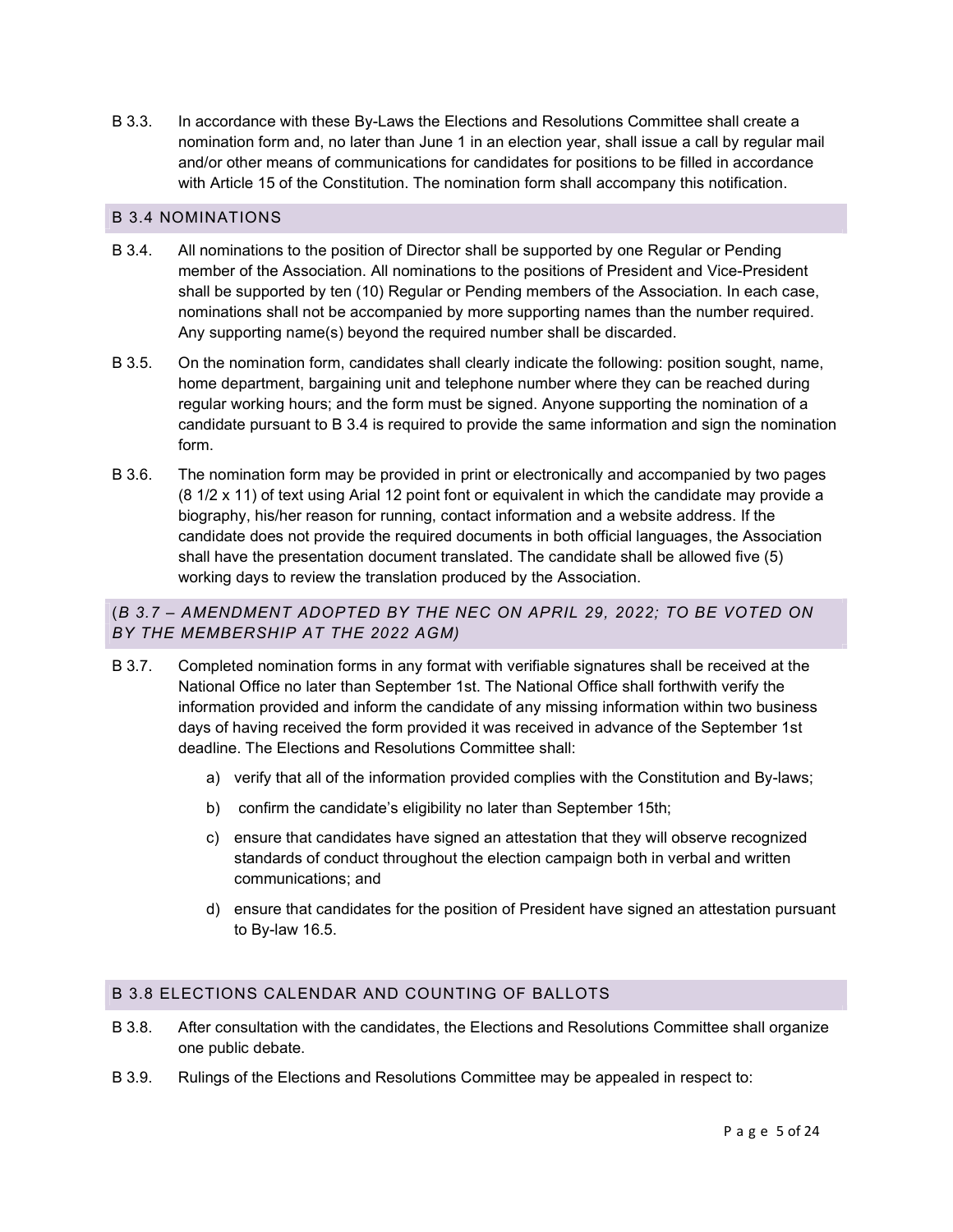- e) A decision regarding candidate's material (3.6);
- f) A decision regarding candidate's eligibility (3.7).

Appeals shall be heard by a sub-committee of the NEC, composed of members who are not candidates or nominees in the current election. The sub-committee may invite a representative of the Elections and Resolutions Committee to provide advice. To reverse a decision made by the Elections and Resolutions Committee, the sub-committee shall require a majority of the votes cast.

- B 3.10. The Committee shall establish an elections schedule. The voting period shall end ten (10) working days after the Annual General Meeting. The counting of votes will take place on the eleventh (11th) working day after the Annual General Meeting. Results shall be announced on the twelfth (12th) working day after the Annual General Meeting.
- B 3.11. Once the Committee has certified the results of the vote, candidates shall be informed and the information shall be posted on the Association's website.
- B 3.12. Candidates shall be granted five (5) working days to appeal the results of an election. The Elections and Resolutions Committee shall investigate the complaint and render its decision within ten (10) working days following receipt of the complaint. The Committee may decide to do a recount or to take any other measure deemed appropriate in order ensure the transparency, honesty and integrity of the electoral process.

### B 3.13 RESPONSIBILITY FOR THE VOTING PROCESS

- B 3.13. The National Office is responsible for managing the voting process on resolutions that go to the general membership or to the membership of a bargaining unit, including proposals for changes to the Association's Constitution and By-Laws and ratification votes on a tentative agreement at the bargaining table.
- B 3.14. The National Office is responsible for managing the voting process for the election of national and local officers.

#### B 3.15 GENERAL VOTING PROVISIONS

- B 3.15. Voting, whether for the election of an officer of the Association, for the approval of a resolution or for any other matter, must be organized and carried out in a manner that respects the following values and objectives: fairness, confidentiality, transparency, and independence from the interference of interested parties.
- B 3.16. Members authorized to vote will be entitled to reasonable accommodations if the chosen means for voting proves a barrier to their participation in the voting process.

#### B 3.17 ELECTRONIC VOTING

- B 3.17. Electronic voting means to vote by using a computer or similar electronic device which is connected to the internet and linked to a secure web site designed to provide online voting.
- B 3.18. Voting by telephone is not available.
- B 3.19. The electronic voting instrument will be provided by an independent service provider chosen by the National Office and approved by the Elections and Resolutions Committee.
- B 3.20. The National Office will provide members, on request, with an explanation of how the voting instrument chosen for a vote meets the requirements of By-Law 3.15.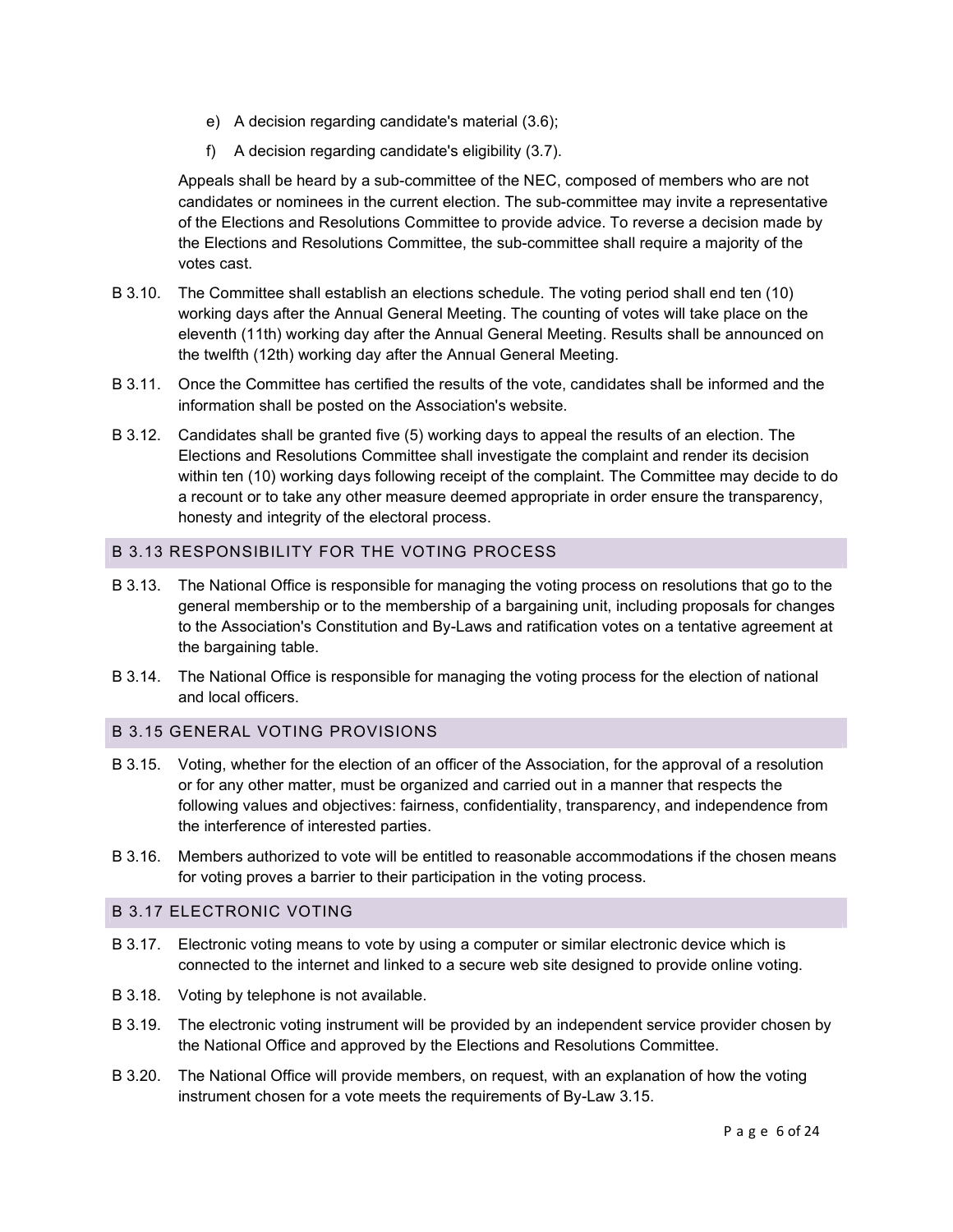- B 3.21. The National Office will provide the service provider with all information, including membership information, in order to allow the service provider to establish the electronic vote, accept and control online voting, and report on the results of the vote to the Elections and Resolutions Committee.
- B 3.22. Some of the information required:
	- a) Information on the date and time of the election;
	- b) Information on when voting will open and close;
	- c) Information which links each bargaining group member to the candidate for whom they are authorized to vote;
	- d) Information on the candidates;
	- e) Information on the membership which allows the service provider to link the member to a voting control number;
	- f) Other information as required by the service provider to manage the electronic voting process.
- B 3.23. The service provider's system will confirm the web site visitor's right to vote, accept their electronic vote, store the electronic vote until closing time of the poll and then report the results to the Elections and Resolutions Committee.

### B 3.24 REGULAR MAIL VOTING PROCESS

- B 3.24. As an accommodation measure, should a member request a mail-in ballot, the vote shall be cast using the system of "double envelopes". Only envelopes with a ballot inserted in an internal envelope and accompanied in the external envelope with a completed voter registration card signed by the voting member certifying his or her membership status shall be accepted. Any other envelope shall be considered a rejected envelope.
- B 3.25. Blank ballots or ballots containing more votes than the maximum number of votes possible or any ballot containing a message or inscription other than the vote shall be considered as a spoiled ballot. Ballots containing fewer votes than the maximum number of votes possible shall be considered as valid.
- B 3.26. Only valid ballots shall be used to calculate the percentage of votes cast for each candidate. The Elections and Resolutions Committee will report on the number of spoiled ballots and rejected envelopes.
- B 3.27. Only members of the Elections and Resolutions Committee and designated staff shall be authorized to handle and open the envelopes containing the ballots and then handle the ballots.
- B 3.28. Ballots shall be kept for thirty (30) working days following confirmation of the results by the Committee.

### B 3.29 SCRUTINEERS

- B 3.29. It is the responsibility of the candidate to advise the Elections and Resolutions Committee of the name of their one (1) scrutineer, in writing, at least five (5) working days prior to the voting deadline.
- B 3.30. Scrutineers will be provided with a copy of the voting results and a copy of a report from the service provider confirming steps taken to ensure the accuracy of the results.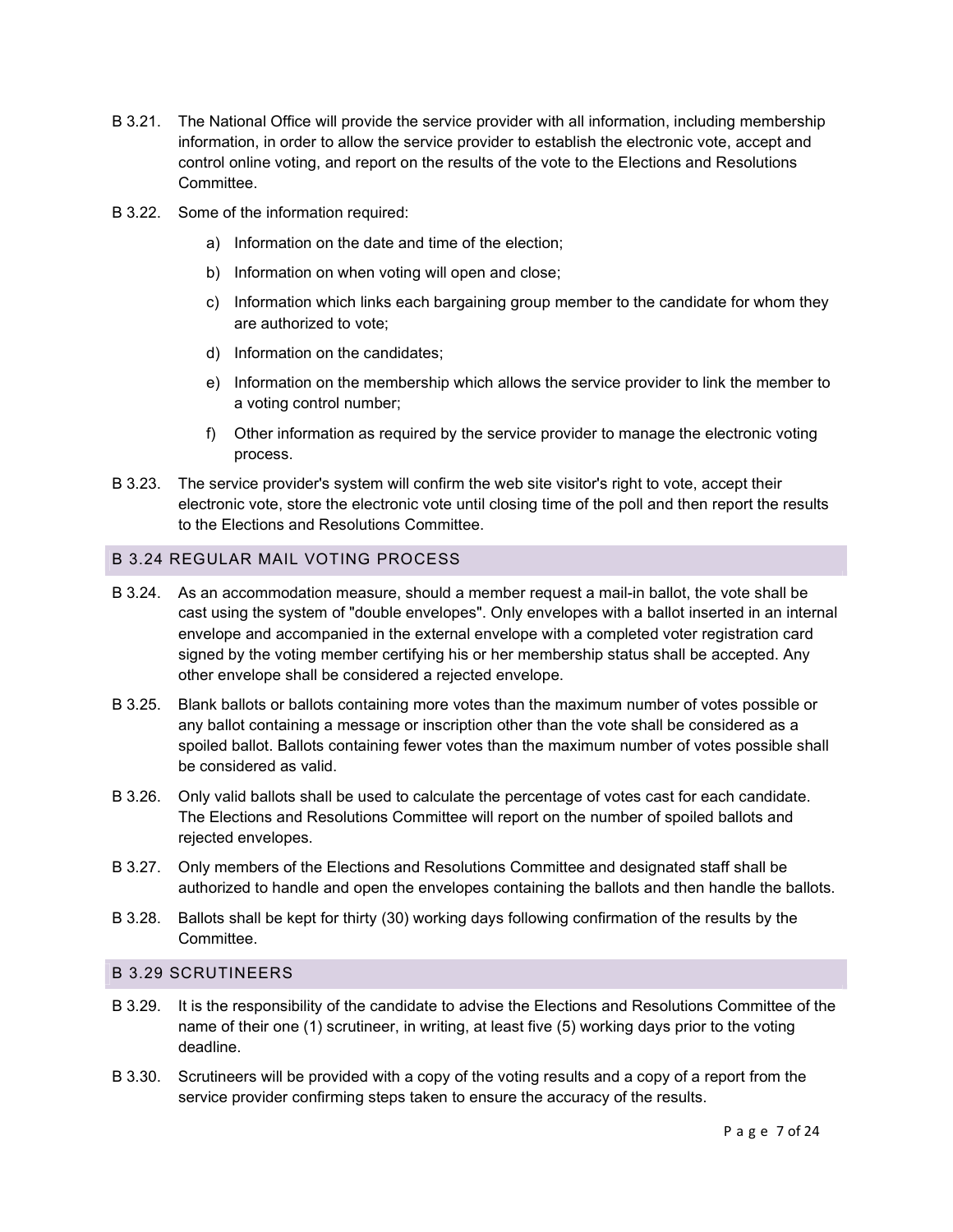- B 3.31. Scrutineers appointed for counting of the votes in the case of elections or a resolution shall be reimbursed for their relevant reasonable expenses. Such expenses must receive prior approval from the National Office.
- B 3.32. Request for approval shall be submitted by scrutineers at least ten (10) working days before counting of the votes.
- B 3.33. Living and travel expenses shall be reimbursed pursuant to rates and terms established in the National Joint Council's Travel Directive. Leave without pay for union affairs shall also be reimbursed, where appropriate.

### B 3.34 RESOLUTIONS

- B 3.34. In accordance with these By-Laws, the Elections and Resolutions Committee will receive resolutions to be discussed at the Annual General Meeting (AGM). A resolution shall be subject to a vote by the membership of the Association. To pass, it must be approved by a majority of votes cast.
- B 3.35. AII resolutions shall be submitted by two (2) Regular or Pending members. Authors of the resolutions shall clearly indicate their name, their home department, bargaining unit and a telephone number where they can be reached during regular working hours, and sign their submission. The resolutions and accompanying remarks shall not exceed a one page  $(8 \frac{1}{2} \times$ 11) text using Arial 12 point font or equivalent. The text shall not refer to any list nor mention individuals or locals who are in support of the resolution. If the authors of the resolution do not provide the document in both official languages, the Association shall have the document translated. The authors shall be granted 5 working days to review the translation produced by the Association.
- B 3.36. Resolutions in any text medium format with verifiable signatures shall be received at the National Office. Resolutions must be received ninety (90) days before the AGM. Once resolutions have been received and their admissibility confirmed in consultation with the President, the National Office shall organize a vote concurrent with the elections schedule.
- B 3.37. All resolutions will be reviewed by the Finance Committee for monetary implications.
- B 3.38. If the Finance Committee determines that implementing a resolution will require funds not available in the current budget; it will inform the authors of the resolution and offer them an opportunity to make changes to the resolution before it is sent to the membership. Any changes must be received sixty-five days before the AGM.
- B 3.39. The Finance Committee has the authority to amend any resolution to include a special levy or budget amendment to ensure that the funds are available to implement the resolution.
- B 3.40. Authors of the resolution may delegate one (1) scrutineer to the counting of votes. All other provisions under paragraphs B 3.11 to B 3.36 inclusive shall apply, mutatis mutandis, excluding B 3.14.

### B 3.41 ELECTIONS AND RESOLUTIONS COMMITTEE REPORT

B 3.41. After the completion of each annual election cycle, the Elections and Resolutions Committee shall prepare a detailed written report. The report shall be presented by the Chair of the Elections and Resolutions Committee to the National Executive Committee at its regular meeting in January. The report shall include a summary of the activities lead by the Elections and Resolutions Committee over the election year as well as: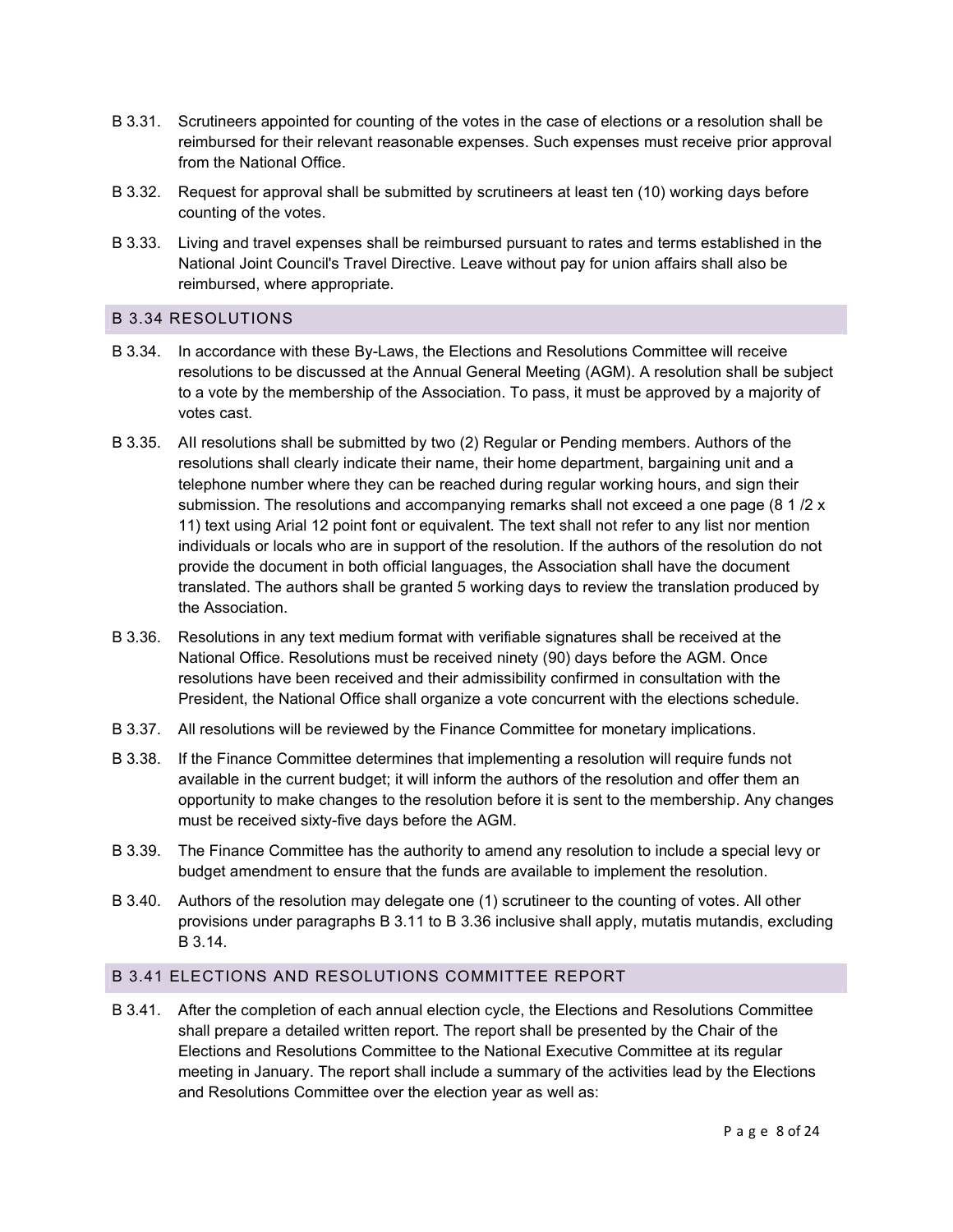- a) the number of nominations received, by position sought, per bargaining unit under By-law 3.4;
- b) the number of candidates per bargaining unit by position sought who were rejected for failure to comply with the requirements contained in the Constitution and By-laws;
- c) the reasons why each candidate was rejected;
- d) a summary of any challenges encountered during the election cycle; and
- e) recommendations to ensure these challenges are addressed in the subsequent election year cycle.

### BY-LAW #4 – LOCALS (ADOPTED JUNE 25, 2021)

- B 4.1. A Local may choose to receive an annual rebate to finance its activities or to have its expenses paid by CAPE.
- B 4.2. The rebate is paid out once a year, at the written request of the Local to the National Office.
- B 4.3. The rebate is paid based on the number EC, TR, LoP, or OPBO dues-paying employees working in that Local according to the table below:
	- 1 25 members: \$500
	- 26 50 members: \$750
	- 51 75 members: \$1,000
	- 76 100 members: \$1,500
	- 101 500 members: \$2,750
	- 501 1000 members: \$4,500
	- 1001 1500 members: \$6,000
	- 1501 2000 members: \$8,000
	- 2000 plus members: \$9,000
- B 4.4. Any Local may apply for additional funds where its annual allotment is insufficient for planned expenses. Such application must be submitted to the NEC before expenses are incurred. The NEC shall consider such application at the meeting immediately following its submission. The Local may not incur additional expenses as long as the NEC has not made a determination on its application.
- B 4.5. Should a Local choose not to receive an annual rebate, its reasonable operating expenses are paid by CAPE. Any outlay in excess of \$500 must be pre-approved by CAPE's National Office.
- B 4.6. Authorized travel to attend meetings or courses offered by the Association are reimbursed by CAPE.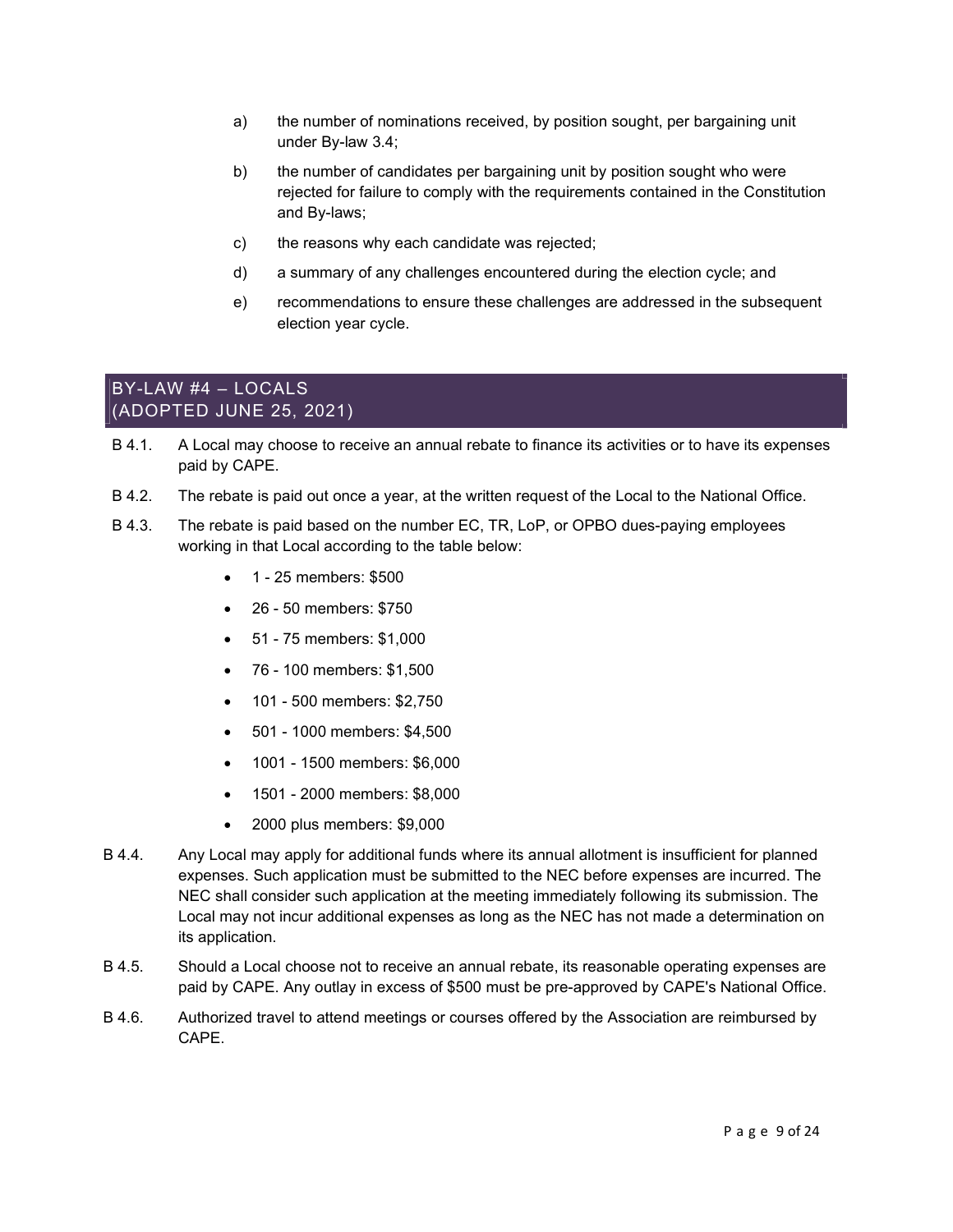### B 4.7 FISCAL ACCOUNTABILITY

B 4.7. Locals which receive a rebate shall submit to the Association every six (6) months all receipts and supporting documents, except receipts for food or meeting rooms, and an annual financial report with copies of receipts and supporting documents attached. Locals must meet all financial accountability requirements herewith set out prior to issuance of a rebate for the following fiscal year.

### B 4.8 STEWARD TRAINING

B 4.8. All Stewards shall be required to obtain training on how to perform their role within a Local. The training shall be delivered by the National Office and may include online methods of delivery.

### BY-LAW #5 – DISCIPLINE (ADOPTED MARCH 26, 2020)

B 5.1. National Executive Committee (NEC), pursuant to clause 6.6 of the Constitution, shall have the authority to expel, suspend or remove from office any Regular or Pending member who contravenes any provision of these By- Laws or the CAPE Constitution.

NEC members shall be removed from office in accordance with Article 20 of the Constitution.

B 5.2. CAPE's General Counsel (GC) administers the by-law 5 in good faith and in conformity with CAPE's Constitution, and under the requirements of procedural fairness.

> The GC may delegate his or her administrative duties with another CAPE employee or manager for a limited period of time.

Within the 60 calendar days following the entry into force of the present by-law, the GC shall present to the NEC the policy under which they will administer the by-law 5.

If CAPE does not employ a GC, the President will, in consultation with the NEC and the HR Subcommittee, designate a member of the management staff to administer the by-law 5 and exercise the powers of the GC under this by-law.

B 5.3. A member engaging in a conduct prejudicial to the good order and welfare of CAPE or its members may be penalized as provided by this By-Law.

> A conduct prejudicial to the good order and welfare of CAPE or its members includes, but is not limited to:

- a. Violating any provision of the By-Laws and Constitution;
- b. Acting in a manner that is contrary to the solemn declaration;
- c. Instituting, urging or advocating that a member institute action in court against this Association or any of its officers without first exhausting all remedies through appeal within the organization;
- d. Publishing or circulating among the members' false reports or willful misrepresentations;
- e. Working in the interests of another union against CAPE. However, associating with members, officials or staff of another union is not in itself reason for discipline;
- f. Slandering, libeling or willfully wronging any member of this Association;
- g. Using abusive language or disturbing the peace of any meeting of this Association;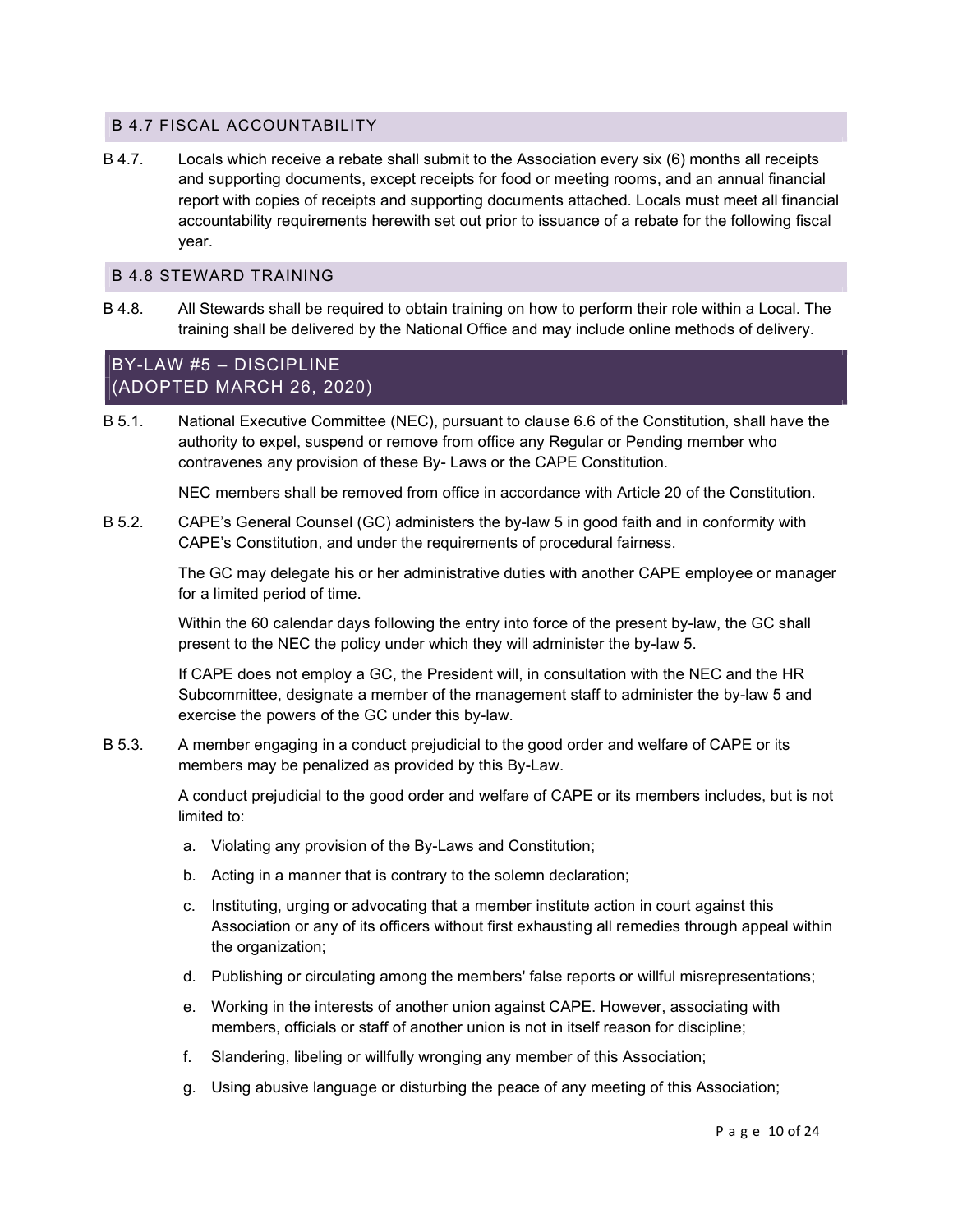- h. Breaching confidentiality by disclosing details of closed session proceedings or personal information relating to other members or CAPE staff;
- i. Gaining office by dishonesty or misrepresentation;
- j. Interfering with the fair and proper conduct of elections;
- k. Fraudulently receiving money due to this Association or any of its Locals or misappropriating the monies of this Association or any of its Locals;
- l. Using the name of a Local of this Association or the name of this Association for soliciting funds, advertising and the like, without the consent of the Local concerned or the NEC of this Association respectively;
- m. Furnishing a complete or partial list or any information on the membership of this Association or of any Local to any person or persons other than those whose official position entitles them to have such a list;
- n. Deliberately interfering with an official of this Association in the discharge of their duties;
- o. Failing to comply with a settlement agreed upon under by-law 5.14; and
- p. Failing to comply with a motion adopted by the NEC under by-law 5.23.
- B 5.4. A complaint in writing shall be received by the National Executive Committee (NEC) within 60 calendar days of the alleged offence having occurred or within 60 calendar days of it having come to the attention of the Complainant(s).
- B 5.5. The complaint shall include:
	- a. the Complainant(s)' email address and postal address;
	- b. the alleged offence(s);
	- c. the date(s) when the alleged offence(s) took place and when they have come to the attention of the Complainant(s); and
	- d. A list of the evidence supporting the allegations including the names of witness(es), if any – to be presented during the investigation, if any.
- B 5.6. Any complaint in writing that is received by the National Office shall immediately be forwarded to the GC for review.
- B 5.7. The GC shall review the Complaint within 20 working days. The Complaint shall be rejected if:
	- a. The complaint does not fulfill the requirements of by-law 5.5;
	- b. The matter of the Complaint is being, or has already been, dealt with under an ongoing, or completed, dispute resolution process under this by-law;
	- c. The Complaint is trivial or vexatious, or made in bad faith.
- B 5.8. The GC may contact the Complainant(s) to request information about the Complaint.

The GC may accept requests made in good faith to amend the Complaint in order to correct mistakes, make editorial changes or add necessary information that does not change the substance of the initial Complaint.

- B 5.9. If the GC rejects the Complaint, the GC sends to the Complainant(s) a notification including:
	- a. The rationale for the rejection of the Complaint under by-law 5.7;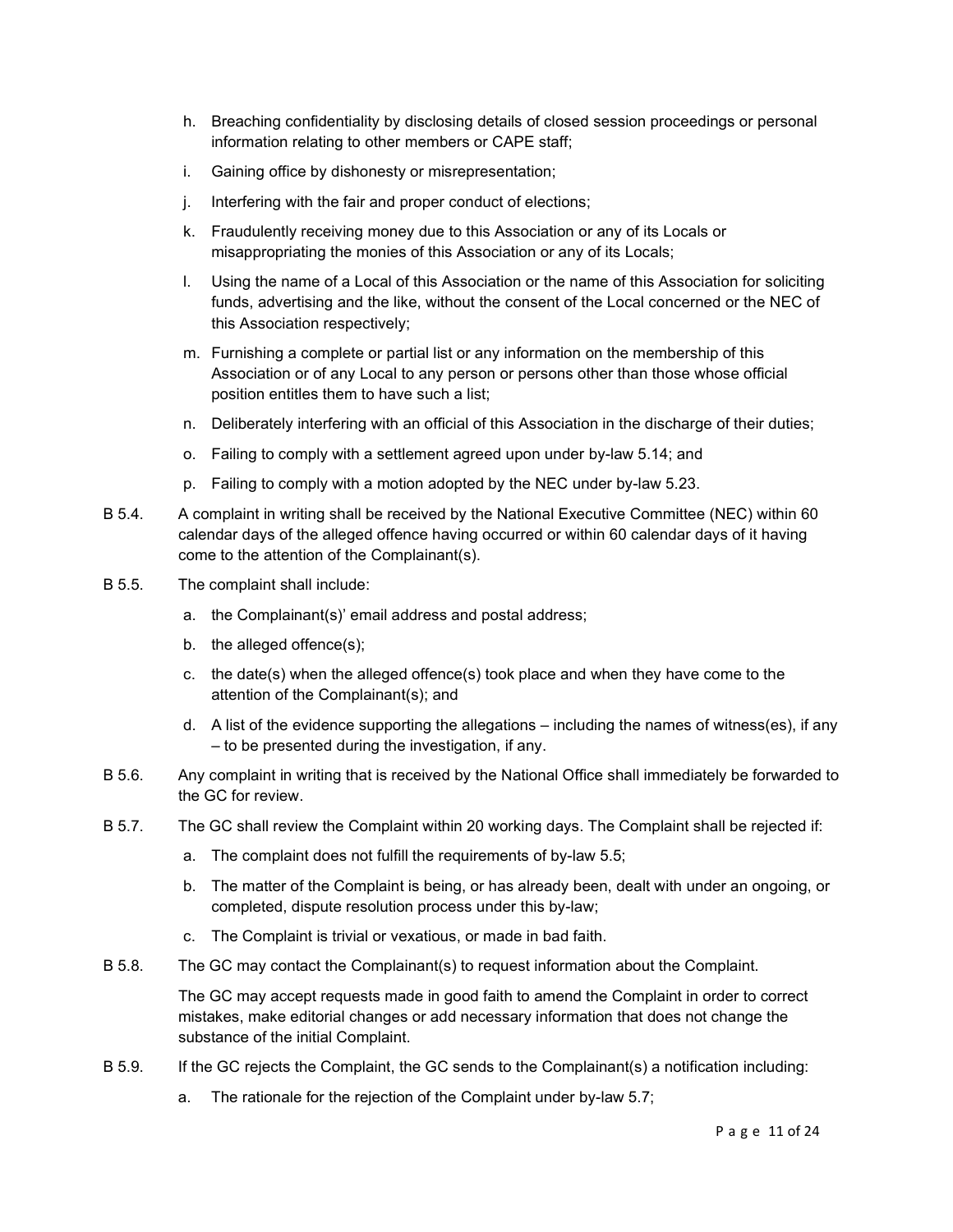- b. The text of by-law 5.10;
- c. The date of the earliest NEC meeting scheduled after, at least, 15 calendar days of the notification.
- B 5.10. Within 15 calendar days of the notification sent under by-law 5.9, the Complainant(s) may request in writing (the Request) that the NEC declare the Complaint to be admissible.

Representations made in the Request may only respond to the GC's rationale to reject the Complaint.

Upon receiving the Request, the NEC immediately forwards the following to the Respondent(s) at their last known email or postal addresses:

- a. The Request;
- b. The Complaint;
- c. The GC's notification made under by-law 5.9;
- d. The date of the NEC meeting specified under by-law 5.9; and
- e. The text of by-law 5.11.
- B 5.11. Within 5 working days after the NEC notifies the Respondents of the Request under 5.10, the Respondent(s) may make written representations to the NEC, and only to the effect that the Complaint is trivial or vexatious, or made in bad faith.
- B 5.12. At the meeting scheduled at the date specified in the notification sent under by-law 5.9, the NEC shall vote (on simple majority) on whether the Complaint should be considered admissible under by-law 5.13.

The NEC shall debate whether a Complaint should be considered admissible under by-law 5.13 in camera.

When debating whether the Complaint should be considered admissible under by-law 5.9, the NEC shall only consider:

- a. The Complaint as presented under by-law 5.4;
- b. The GC's notification for dismissing the Complaint under by-law 5.9;
- c. Written representations made by the Complainant(s) in conformity with by- law 5.9; and
- d. Written representations made by the Respondent(s) in conformity with by- law 5.11.
- B 5.13. If the Complaint is considered admissible under by-laws 5.7 or 5.12, the GC notifies the Complainant(s) and forwards the Complaint to the Respondent(s)' last known email or postal addresses.
- B 5.14. The GC shall call all parties to attend a mediation session to attempt to settle the dispute.

The mediation session shall take place within 60 calendar days after a notification was sent under by-law 5.13.

The call to attend the mediation session shall include the text of by-law 5.18.

At the request of a party or on their own motion, the GC may omit to call a mediation session with sufficient cause. The GC determines whether cause is sufficient in light of the conduct of the parties, the requirements of procedural fairness, and the policy adopted under bylaw 5.2.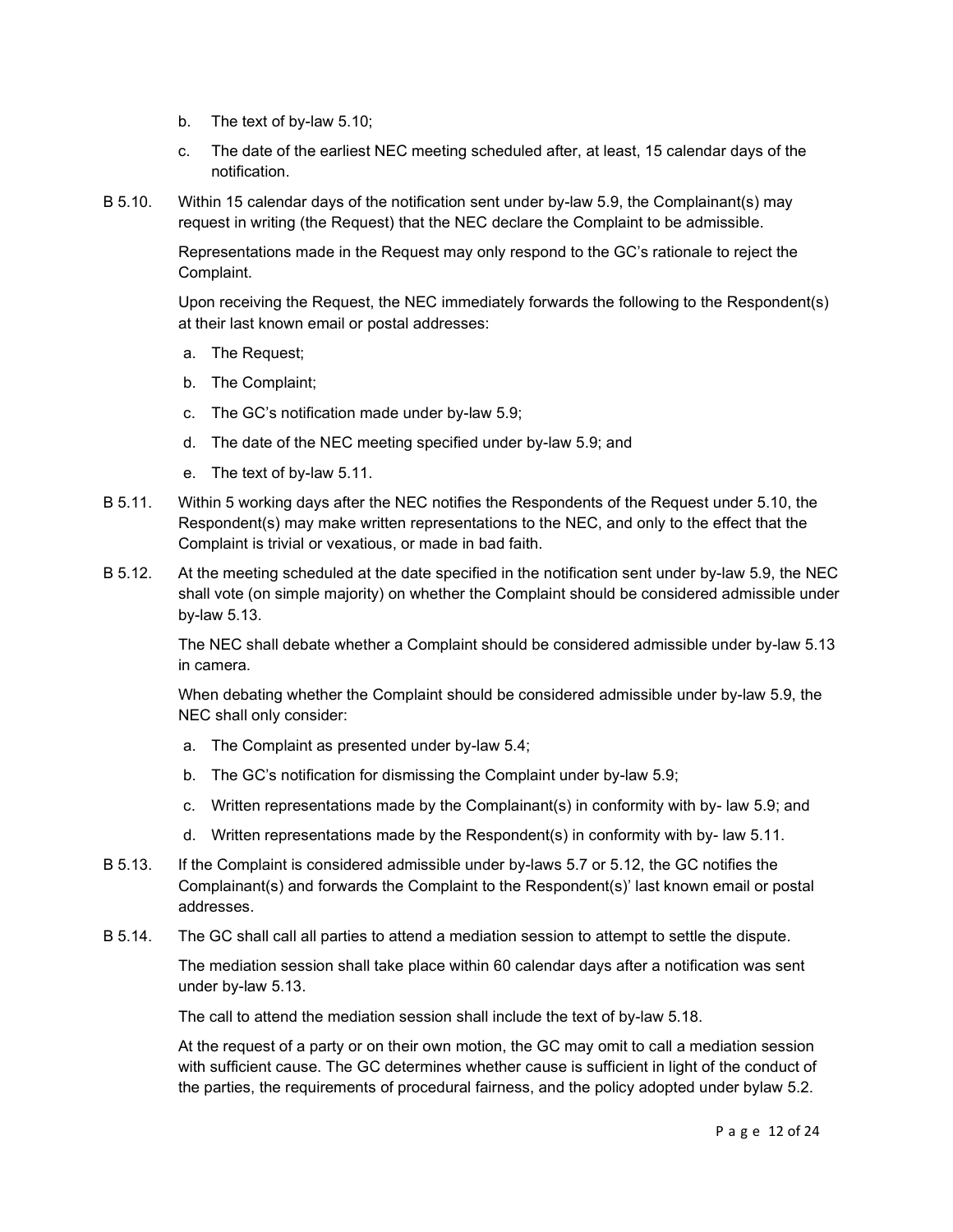B 5.15. If the Complaint is not resolved after the mediation session held under by-law 5.14, the GC forms a Dispute Resolution Subcommittee (DRS), composed of three CAPE members who are neither involved in the dispute, in a conflict of interests, nor NEC members.

> NEC members may sit on the DRS on request from the GC, but only when no other CAPE member is available.

B 5.16. The GC shall set the date of a hearing in front of the DRS. The hearing shall take place within 30 calendar days after the formation of the DRS.

> In consultation with the DRS, the GC sets the procedures of the hearing and the presentation of the evidence.

> The GC informs the parties of the date of the hearing and its procedures as soon as possible, at least 20 calendar days before the hearing. The GC shall include the text of by-law 5.18.

- B 5.17. The hearing is organized by the GC and chaired by a member of the DRS.
- B 5.18. If the Complainant(s) refuse or fail to attend a mediation session or a hearing scheduled under by-laws 5.14 or 5.16 without sufficient cause, the Complaint shall be considered withdrawn, the matter settled, and the DRS, if formed, dissolved.

If the Respondent(s) refuse or fail to attend a mediation session or a hearing scheduled under by-laws 5.14 or 5.16 without sufficient cause, the DRS may draw a negative inference against the Respondent(s). Such negative inference may result, depending on the circumstances and the conduct of the parties, in the DRS recommending that more severe penalties be imposed on the Respondent(s) under by-law 5.23.

Cause shall be submitted as soon as possible in writing to the GC and (if formed) the DRS and notified to all parties. In the case of a mediation session, the GC determines whether cause is sufficient in light of the conduct of the parties and the requirements of procedural fairness. In the case of a hearing, the DRS determines whether cause is sufficient in light of the conduct of the parties and the requirements of procedural fairness.

If one of the parties provides sufficient cause not to attend a mediation session or a hearing scheduled under by-laws 5.14 or 5.16, the GC reschedules the mediation session or hearing as early as possible.

- B 5.19. Notwithstanding by-laws 5.14 and 5.16, and only after considering:
	- a. Each parties' interest in the timely resolution of the dispute;
	- b. CAPE's interest in the swift processing of the Complaint;
	- c. Whether delaying the mediation session can increase the chance of settlement; and
	- d. Whether a party has sufficient cause not to attend a mediation session, in consultation with the DRS (if formed), the GC may exceptionally schedule the mediation session or the hearing after the times prescribed under by-laws 5.14 and 5.16.
- B 5.20. The DRS shall report on its findings and make recommendations in writing within 45 calendar days of the hearing. The DRS sends its report to the NEC and the parties. The report shall include the text of by-law 5.22.

The GC may assist the DRS in the drafting of the report.

Recommendations shall primarily aim to resolve the dispute between the parties.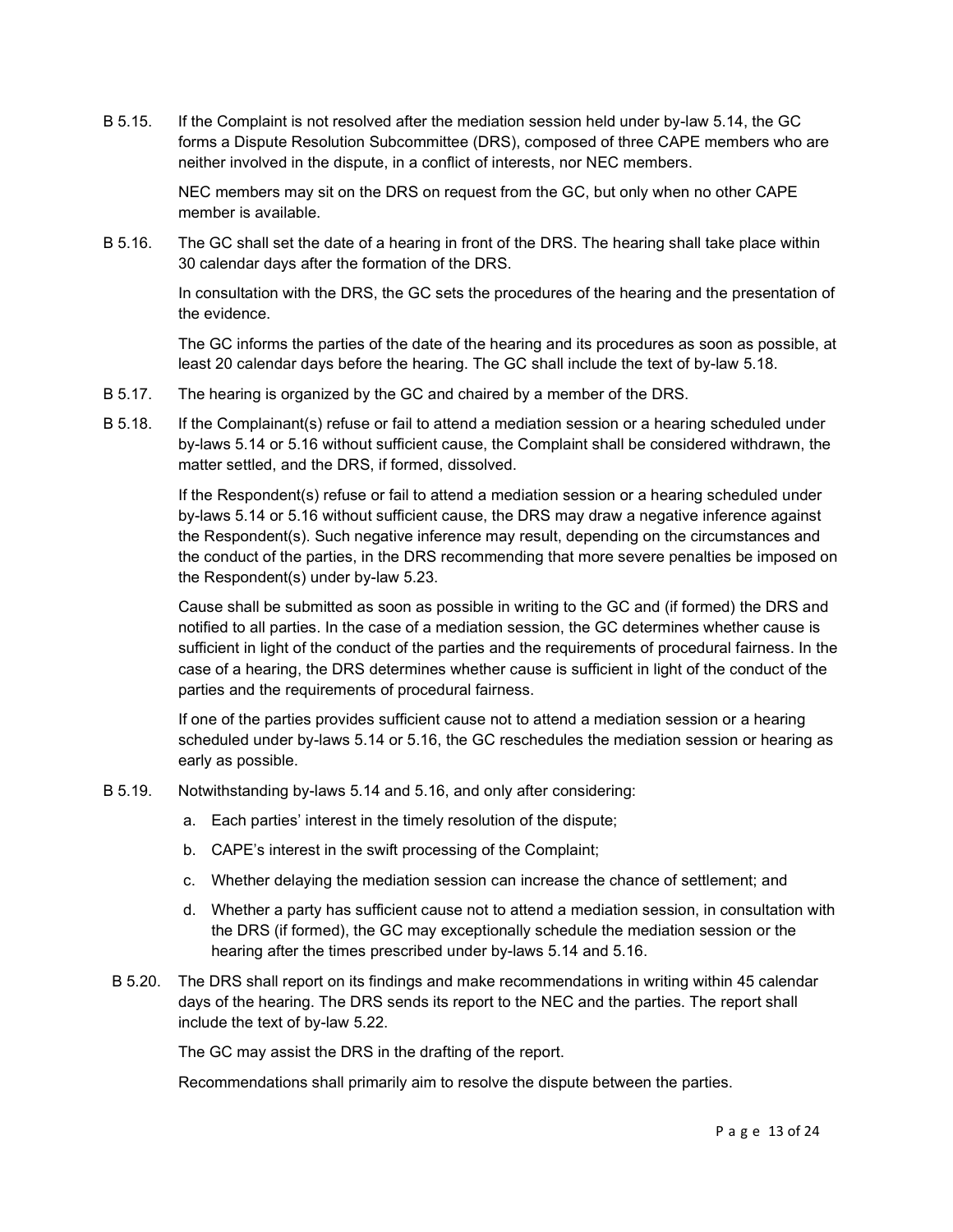Disciplinary measures may be recommended against any party to the Complaint, including the Complainant(s). These measures may be recommended not only in light of the Complaint, but also of any prejudicial conduct that occurred during the proceedings leading to the report.

The DRS may recommend measures that could prevent similar disputes in the future.

- B 5.21. The NEC will vote on the recommendations made by the DRS at the earliest regularly scheduled meeting taking place at least 30 calendar days after the report was sent to the Parties.
- B 5.22. A party to the Complaint may respond to the DRS report in writing. The Response shall be sent to the NEC at least 15 calendar days before the report is to be considered by the NEC. The Response will be added as an annex to the DRS report.

The Response may only make representations on one or more of the following matters:

- Whether the DRS failed to consider evidence listed in the Complaint and presented at the hearing;
- Whether the DRS denied a party the opportunity to be heard in contravention with by-law 5;
- Whether one or more recommendations do not rationally result from the evidence and the arguments presented at the hearing, in substance or in severity; and/or
- Whether one or more new and essential facts, discovered in good faith after the DRS hearing, would have substantially affected the deliberations of the DRS should they had been presented at the hearing. Such an argument shall be stricken from the Response unless it includes evidence of the new fact and of the timing of its discovery.
- B 5.23. The NEC shall debate the recommendations made by the DRS in camera, taking in consideration any Response made under by-law 5.22.

When considering a Response made under by-law 5.22, the NEC will endeavor to uphold procedural fairness in the complaint process. The DRS is dissolved after the NEC decides upon the complaint.

- B 5.24. If the Complaint is against the President of the Association, he/she shall delegate his/her authority related to the Complaint itself and the Complaint process under Article 9 of the Constitution to a member of the NEC who is not a party to the Complaint.
- B 5.25. A Local directly affected may request the presence of one of the National Executive Officers at one of their meetings to explain the outcome of the dispute resolution process.

## BY-LAW #6 – COMMUNICATION OF ASSOCIATION (ADOPTED JANUARY 22, 2004)

- B 6.1. No representative may use the name of the Association or their title as a representative of the Association except with respect to the official business of the Association.
- B 6.2. Any statement made by a representative of the Association shall be consistent with the Constitution, By-Laws and policies of the Association.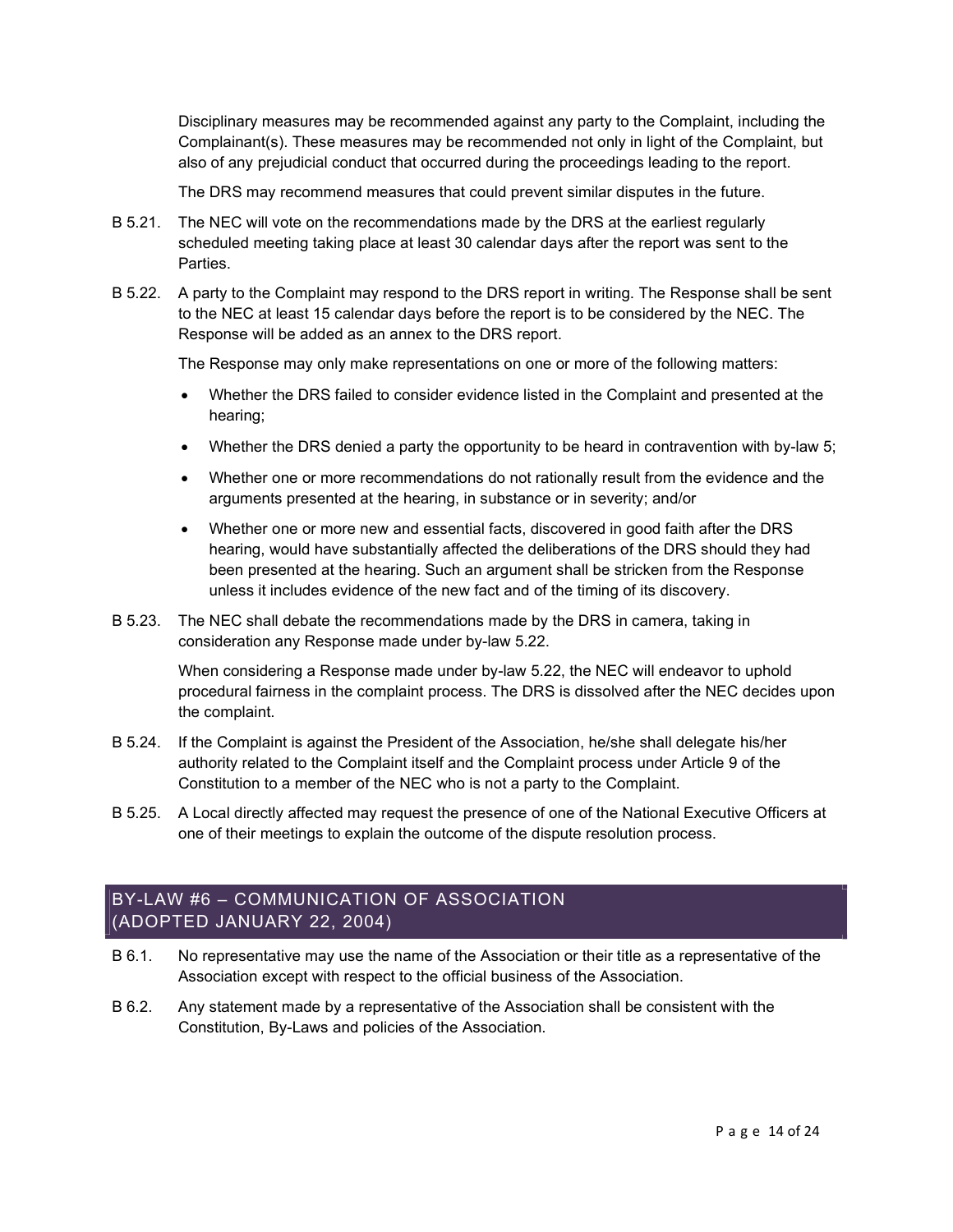### BY-LAW #7 – COLLECTIVE BARGAINING (ADOPTED FEBRUARY 26, 2004)

### B 7.1 COLLECTIVE BARGAINING COMMITTEE

- B 7.1.1. The NEC will strike a Collective Bargaining Committee (CBC).
	- i. The NEC will call for volunteers from the general membership of the appropriate bargaining unit no later than three (3) months prior to the earliest date for notice to bargain. The call for volunteers to negotiate the TR Financial Incentive Program will be made no later than 6 months prior to the expiry of the agreement.
	- ii. Members of the NEC may volunteer to be on the CBC.
	- iii. Volunteers will submit their reasons for wanting to serve on the CBC.
	- iv. The NEC will appoint no more than eighteen (18) members to the EC CBC, no more than ten (10) members to the TR CBC and no more than five (5) members to the Library of Parliament (LoP) CBC and office of the Parliamentary Officer (OPBO) CBC.
	- v. The negotiator, as defined in paragraphs 9.2 and 9.12 of the Constitution and paragraph 7.3 of the By-Laws, is an ex officio member of the CBC.
	- B 7.1.2. The NEC will endeavour to choose the members of a CBC in a manner that will allow the committee to reflect the demographic and professional composition of the bargaining unit, and negotiate effectively on behalf of the members.
		- i. Demographic and professional factors to be considered include the following: gender, years of service, regional representation, departmental representation, occupational interests.
		- ii. To negotiate effectively on behalf of the members means that the member (1) has taken or is prepared to take the appropriate training offered by the Association, or has served on previous CUPTE, SSEA or CAPE bargaining committees; (2) has a good knowledge of the collective agreement; and (3) is judged capable of making a positive contribution to the bargaining process.
	- B 7.1.3. The roles of the CBC are to prepare proposals (positional bargaining) or define problems (interests-based bargaining), select the members of the Collective Bargaining Team, work to an agreement or reject a final offer from the employer.
	- B 7.1.4. The preparation of proposals or the definition of problems means exclusively:
		- i. To review proposals or problems brought to the committee by the National Office as a result of input from members and research.
		- ii. To refine and select proposals or problems according to the will expressed by the membership and according to recommendations from the professional staff on the CBC.
		- iii. To act upon requests from the negotiator to prepare a proposal or to define a problem.
		- iv. To discuss, then communicate to the bargaining team the impact of contemplated changes to the collective agreement on the working conditions of members.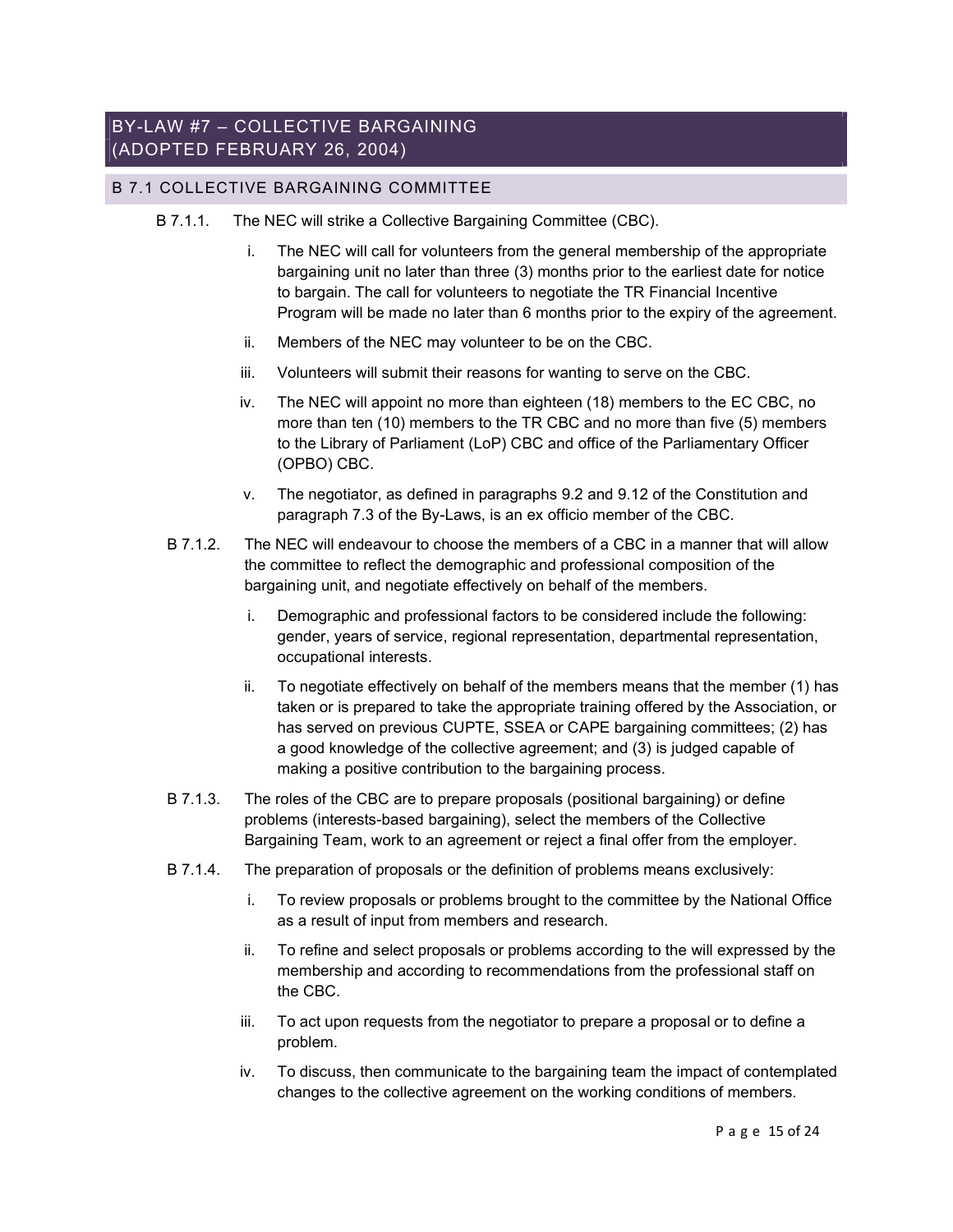- v. On its own initiative, where two-thirds of the CBC including the negotiator agree, the CBC may discuss and add new proposals or problems.
- B 7.1.5. Attendance at CBC meetings in person or otherwise is a requirement. The CBC may ask the NEC to remove from the Committee a member who misses meetings regularly.

### B 7.2 THE COLLECTIVE BARGAINING TEAM

- B 7.2.1. The CBC will apply the criteria enunciated in sub-paragraph 7.1.2 in order to choose the members of the Bargaining Team.
- B 7.2.2. A CBC will select no more than six members for the CBT of the EC bargaining unit or the CBT of the TR bargaining unit, in addition to the negotiator. It may choose up to 2 alternates.
- B 7.2.3. The CBC will select no more than four members for the CBT of the LoP bargaining unit, in addition to the negotiator. It may choose up to two (2) alternates.
- B 7.2.4. The roles of the CBT are exclusively:
	- i. To review, discuss and approve bargaining strategies.
	- ii. To negotiate in good faith.
	- iii. To recommend a tentative agreement to the CBC or to recommend rejection of a final offer and referral of outstanding issues to arbitration or conciliation.

### B 7.3 THE NEGOTIATOR

- B 7.3.1. The negotiator, as defined in paragraphs 9.2 and 9.12 of the Constitution, is a member of the CBC and of the CBT.
- B 7.3.2. The negotiator is responsible for leading the CBC and the CBT.
- B 7.3.3. The negotiator can override a decision of the CBC or of the CBT if the negotiator judges that a decision is arbitrary, discriminatory, in bad faith, detrimental to the interest of the bargaining unit or the Association, or in contravention of the Constitution or By-Laws of the Association. The matter must be discussed with the committee prior to a decision being rendered. Reasons for the override must be provided both to the committee and to the NEC in writing.
- B 7.3.4. The negotiator will chair the meetings of the CBC and of the CBT, according to the rules of order chosen by the Association.
- B 7.3.5. The negotiator will inform the NEC regularly on progress with the preparation and conduct of bargaining.
- B 7.3.6. The negotiator will inform the CBC regularly on bargaining table progress.

### B 7.4 PROFESSIONAL SERVICES

- B 7.4.1. The National Office is responsible for all technical and professional aspects of collective bargaining including decisions requiring an expert knowledge of labour relations.
- B 7.4.2. The National Office is accountable to the NEC through the office of the President on matters regarding all professional functions related to bargaining.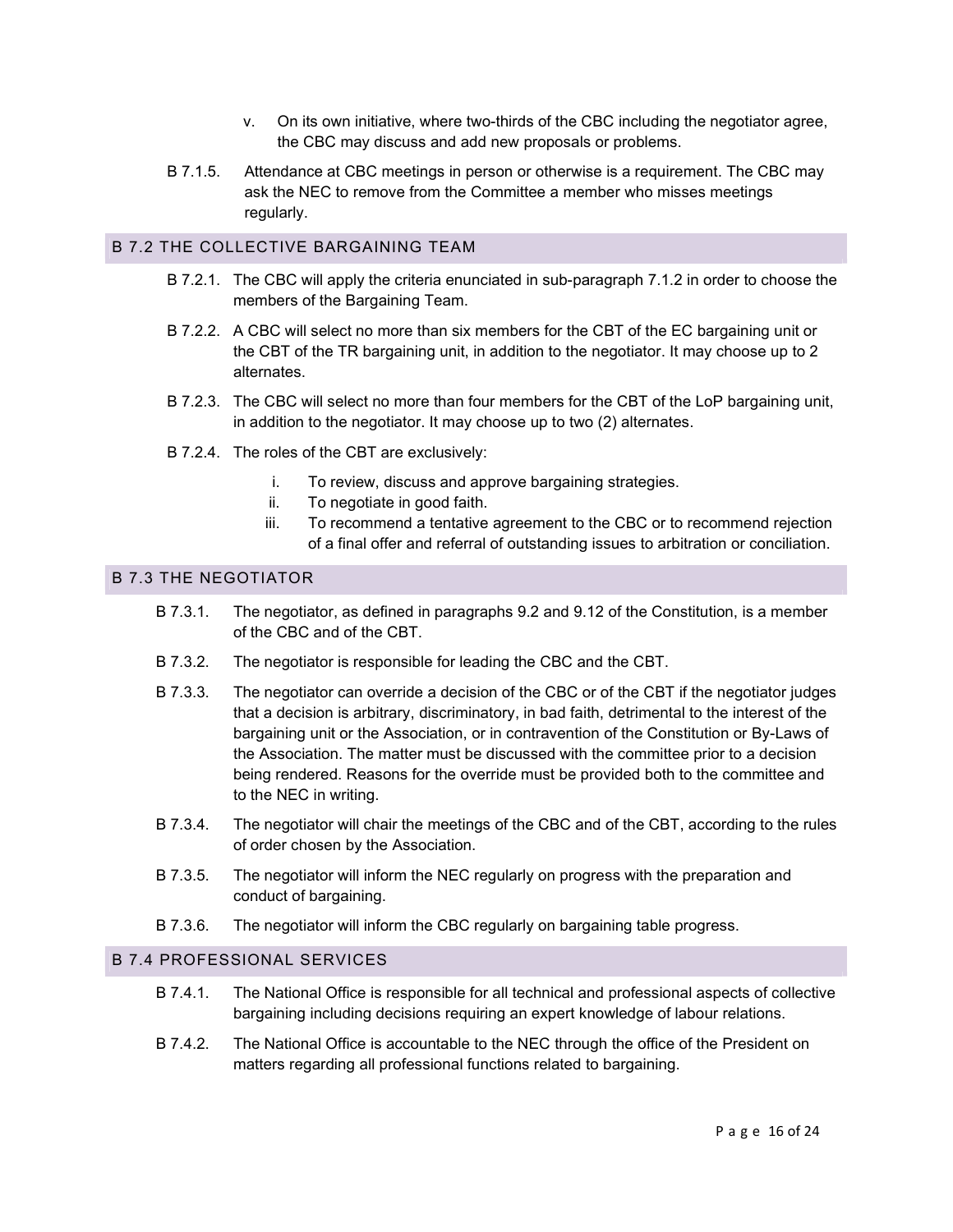- B 7.4.3. The National Office will initiate preparations for the bargaining table no later than 5 months prior to the earliest date for notice to bargain.
- B 7.4.4. The National Office carries out research and analysis as requested by the negotiator.

## BY-LAW #8 – TRAVEL AND LIVING EXPENSES (ADOPTED FEBRUARY 26, 2004)

- B 8.1. Reasonable travel and living expenses of members of the NEC, of the Local leadership, of bargaining committees and other committees of the Association shall be reimbursed to allow them to attend meetings of these bodies; authority to travel and an estimate of expenses must receive prior approval from the National Office. Expenses shall be reimbursed pursuant to rates and terms established in the National Joint Council Travel Directive.
- B 8.2. Where members from outside the National Capital Region wish to attend General Meetings as defined in Articles 27 and 28 of the Constitution, the number of people for whom expenses will be reimbursed shall be determined by the NEC.

## BY-LAW #9 – RULES OF PROCEDURE (ADOPTED FEBRUARY 26, 2004)

- B 9.1. Meetings of the Association shall be governed by the latest edition of Bourinot's Rules of Order. Additional rules of procedures may be adopted through By-Laws.
- B 9.2. Any member in a meeting may appeal a decision from the Chair, except in cases of interpretations of the Constitution made by the Association's President in accordance with Clause 9.3 of the Constitution. Two thirds of members present must vote against the Chair's decision for it to be reversed.

## BY-LAW #10 – RETIRED MEMBERS (ADOPTED NOVEMBER 29, 2011)

B 10.1. The National Executive Committee may appoint a retired member of CAPE or its predecessors as a non-voting advisor to any sub-committee of the Association. Only former members who were members in good standing when they left the Association may be appointed.

## BY-LAW #11 – SOLEMN DECLARATION (ADOPTED DECEMBER 9, 2010)

- B 11.1. "I, having been (elected or appointed) an officer of CAPE, solemnly declare that, for my term of office, I shall abide by and uphold the Constitution and By-Laws of the Canadian Association of Professional Employees. I will faithfully, and to the best of my abilities, fulfill the duties and responsibilities incumbent upon me as an officer and will always keep confidential all internal matters concerning the Association that are brought to my attention. At the completion of my term of office, I will promptly deliver all books, paper, monies or other property of the Association in my possession to my duly elected successor."
- B 11.2. As per clause 18.4 of CAPE's Constitution, the execution of the solemn declaration will consist of reading the declaration, signing the declaration and sending the original signed declaration or a copy to the National Office before January 1st following the election. The original signed declaration must be provided to the National Office no later than five (5) working days prior to the first meeting of the National Executive Committee in January.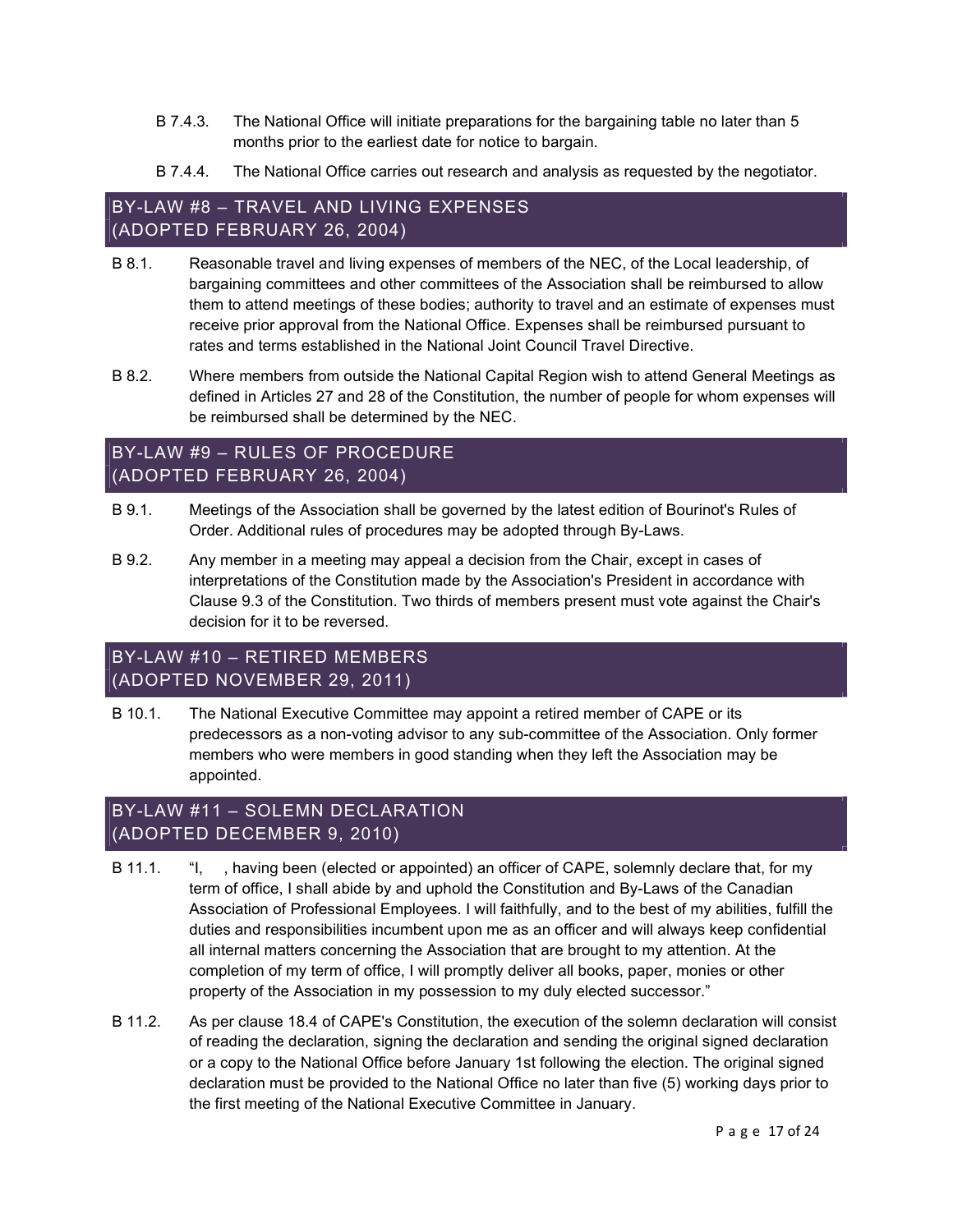- B 11.3. If a member is appointed to the National Executive Committee by the NEC, then the member must provide a signed copy of the declaration to the National Office no later than five (5) working days prior to taking office as a member of the NEC.
- B 11.4. As per clause 21.4 of CAPE's Constitution the execution of the solemn declaration will consist of reading the declaration, signing the declaration and sending the original signed declaration to the National Office before taking office as a local leader.

## BY-LAW #12 – LOANS TO MEMBERS (ADOPTED NOVEMBER 29, 2011)

- B 12.1. Neither, the CAPE National Office, its employees or volunteers, nor a CAPE Local, its executive or members, shall loan any membership monies or other valuables to any member of CAPE or any other party.
- B 12.2. Loan means to lend to someone temporarily, on condition that it be returned or repaid at a later date, a sum of money or other valuable from the CAPE National Office or a CAPE Local.

## BY-LAW #13 – CONSTITUTIONAL AMENDMENT PROCESS (ADOPTED DECEMBER 21, 2017)

B 13.1 PETITION TO AMEND THE CONSTITUTION BY ANY REGULAR OR PENDING MEMBER OR LOCAL

- B 13.1.1. The petitioner shall submit the original petition including the name and contact information of the sponsor to the National Office by postal mail, courier or by hand.
- B 13.1.2. Signatures, as it relates to this By-Law, means an original hand- written signature.
- B 13.1.3. The National Office will provide a receipt to the sponsor(s) of the petition.
- B 13.1.4. The National Office will verify the names on the petition are Regular or Pending Members and ensure the appropriate count of supporters.
- B 13.1.5. The National Office will place the petition on the Agenda of the next monthly meeting of the National Executive (NEC).
- B 13.1.6. The NEC will accept the petition and send the petition to the Constitution and By-Laws Committee (CBC) for review and recommendation.
- B 13.1.7. The CBC will, at its next monthly meeting, place the petition on its Agenda and conduct a review of the petition to determine its impact on CAPE's Constitution and By-Laws. The CBC has 60 days from the date of the CBC meeting where the petition was placed on the agenda to complete the review.
- B 13.1.8. On completion of the review the CBC will return the proposed amendments to the NEC with a recommendation on the amendment's constitutional validity.
- B 13.1.9. The NEC will then vote on the proposed amendment(s) constitutional validity. A majority vote of those present is required for approval. If the proposed amendment is found to be constitutionally valid the NEC will refer the proposed amendment to the membership for a vote.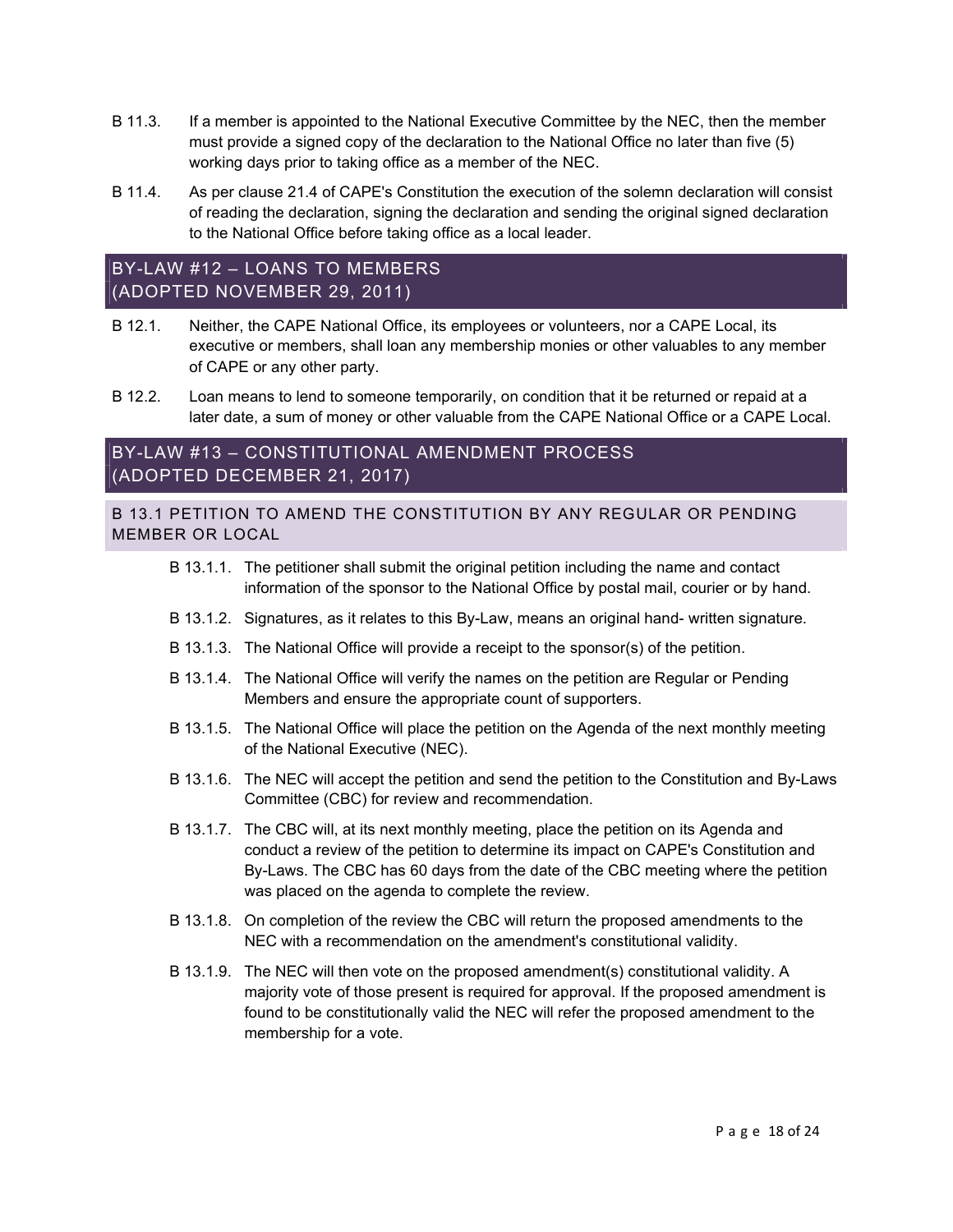### B 13.2 PROPOSAL TO AMEND THE CONSTITUTION BY THE NATIONAL EXECUTIVE COMMITTEE

- B 13.2.1. Upon receiving a proposal from a member or members of the NEC, the National Office will place the proposal to amend the Constitution on the agenda of the next monthly meeting of the National Executive Committee (NEC).
- B 13.2.2. The NEC will discuss the proposed amendment to the Constitution and vote on referring the proposed amendment to the Constitution and By-Laws Committee (CBC) for review and recommendation.
- B 13.2.3. The CBC will, at its next monthly meeting, place the NEC's proposed amendment to the Constitution on its agenda, and conduct a review of the proposed amendment to determine its impact on CAPE's Constitution and By-Laws. The CBC has 60 days from the date of the CBC meeting where the proposed amendment was placed on the agenda to complete its review.
- B 13.2.4. On completion of its review the CBC will return the proposed amendment to the NEC with a recommendation on the advisability and constitutional validity.
- B 13.2.5. The NEC will then vote to recommend the proposed amendment to a vote of the membership. A two-thirds vote of those present is required for approval, as per Clause 36.3 of the Constitution.

### B 13.3 EXCEPTIONS

Refer to Article 15 of the Constitution.

## BY-LAW #14 – SUSPENSION DUE TO ABSENTEEISM (ADOPTED NOVEMBER 29, 2011)

B 14.1. The objective of this By-Law is to describe the process by which the National Executive Committee (NEC) can suspend a member of the NEC or a member of one of its subcommittees from membership in the NEC itself or one of its sub-committees due to absenteeism from meetings.

#### B 14.2 DEFINITIONS

- B 14.2.1. Suspension means to deprive an elected or appointed member of the NEC or of a NEC subcommittee of their right to attend meetings or receive information for a specified period of time.
- B 14.2.2. Absenteeism is the habitual failure to attend meetings of the NEC or NEC subcommittee.
- B 14.2.3. Habitual occurrence of absence for the purpose of this By-Law means:
	- a) The NEC Member has missed 3 consecutive regular NEC meetings; or
	- b) The NEC Member has missed 3 of the last 4 regular NEC meetings.
	- c) The Member of the NEC sub-committee has missed 3 consecutive regular meetings; or
	- d) The Member of the NEC sub-committee has missed 3 of the last 4 regular NEC subcommittee meetings.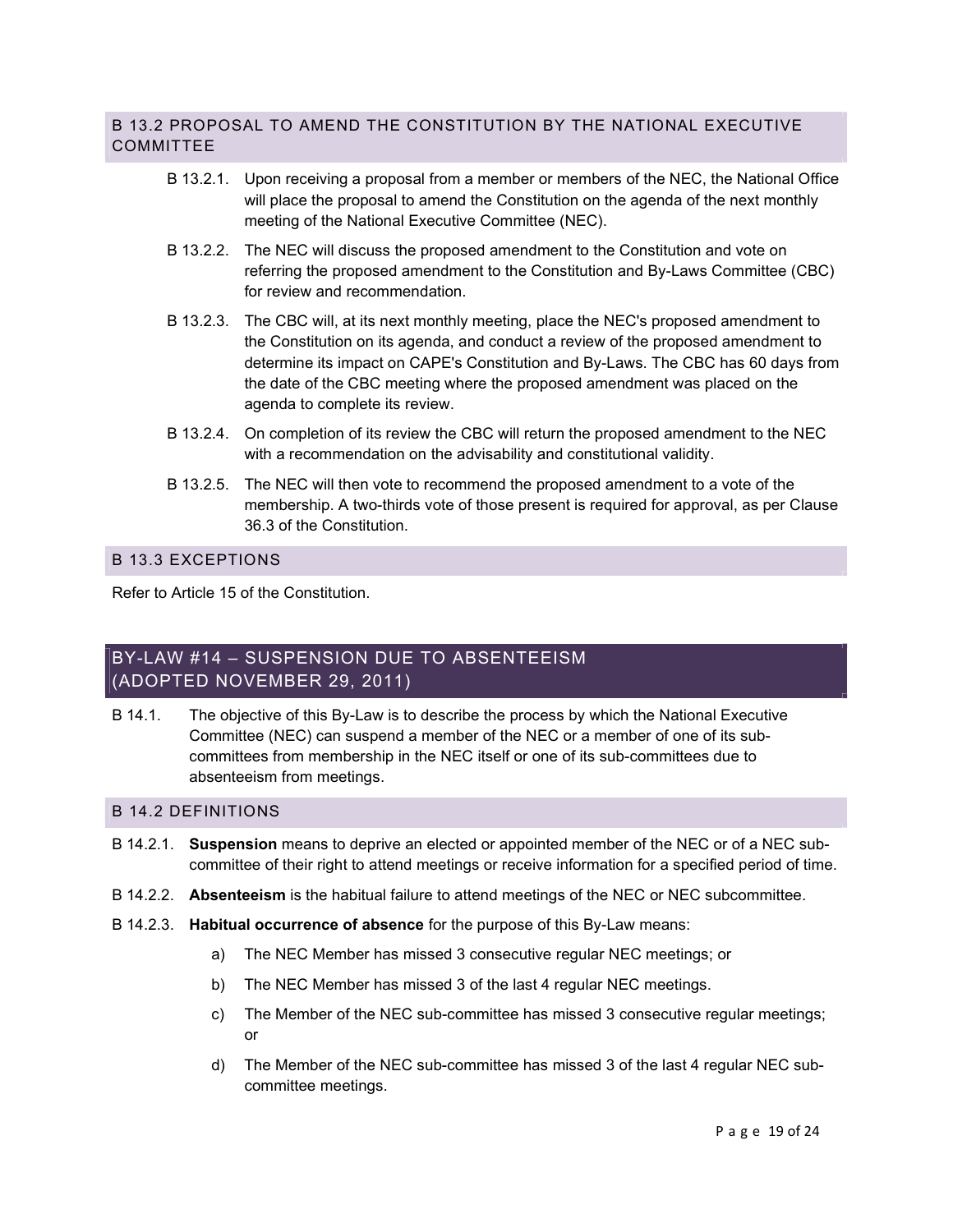### B 14.3 SUSPENSION PROCESS - NATIONAL EXECUTIVE COMMITTEE (NEC) MEMBER

- B 14.3.1. The President, on their own motion or as identified by a NEC member, will place the matter of absenteeism on the agenda of the next monthly NEC meeting.
- B 14.3.2. The President will forthwith advise the NEC member in question that the issue of his or her absenteeism has been identified, that it will be addressed at the next monthly NEC meeting, and invite the NEC member to provide a justification for his or her absences in writing and/or in person at the NEC monthly meeting.
- B 14.3.3. At the NEC monthly meeting addressing the absenteeism, the President will:
	- a) Speak to the matter identifying the member;
	- b) If the NEC member in question is in attendance, invite the member to address The NEC to explain his or her absences;
	- c) If written submissions have been provided by the NEC member in question, subject to any privacy concerns, provide copies of the submissions to NEC members in attendance;
	- d) If, after considering any justification provided, a suspension is still requested, state the end date of the suspension; and
	- e) Call the motion for suspension to be voted on by the NEC.
- B 14.3.4. If approved by a 2/3 majority of the NEC the period of suspension begins immediately.
- B 14.3.5. The National Office will advise the NEC Member of the suspension in writing.
- B 14.3.6. If the motion for suspension is not approved by the NEC, the matter of absenteeism of the NEC member cannot be placed back on the agenda until the 2nd NEC meeting after the meeting in which the vote was taken.
- B 14.3.7. If a vote of suspension against a NEC member fails twice, the matter cannot be placed back on the agenda of the NEC for the remainder of the member's term of office.

#### B 14.4 SUSPENSION PROCESS – NEC SUB-COMMITTEE MEMBER

B 14.4.1. The Chair of the NEC Sub-Committee will provide a written recommendation to the President of CAPE for the suspension of a NEC sub-committee member. The recommendation will include the rationale for and the recommended period of suspension. The President will then pursue the suspension process, set out in 14.3 of this By-Law, at the next monthly meeting of the NEC.

### B 14.5 QUORUM

B 14.5.1. Following a suspension, a suspended member does not count in the calculation of the quorum required for meetings of the NEC or of a sub-committee.

#### B 14.6 SUSPENSION PERIOD

B 14.6.1. Suspensions from membership in the NEC itself or one of its sub-committees will range from 3 months to 12 months in length. In determining the length of suspension to be imposed, aggravating and mitigating factors will be considered.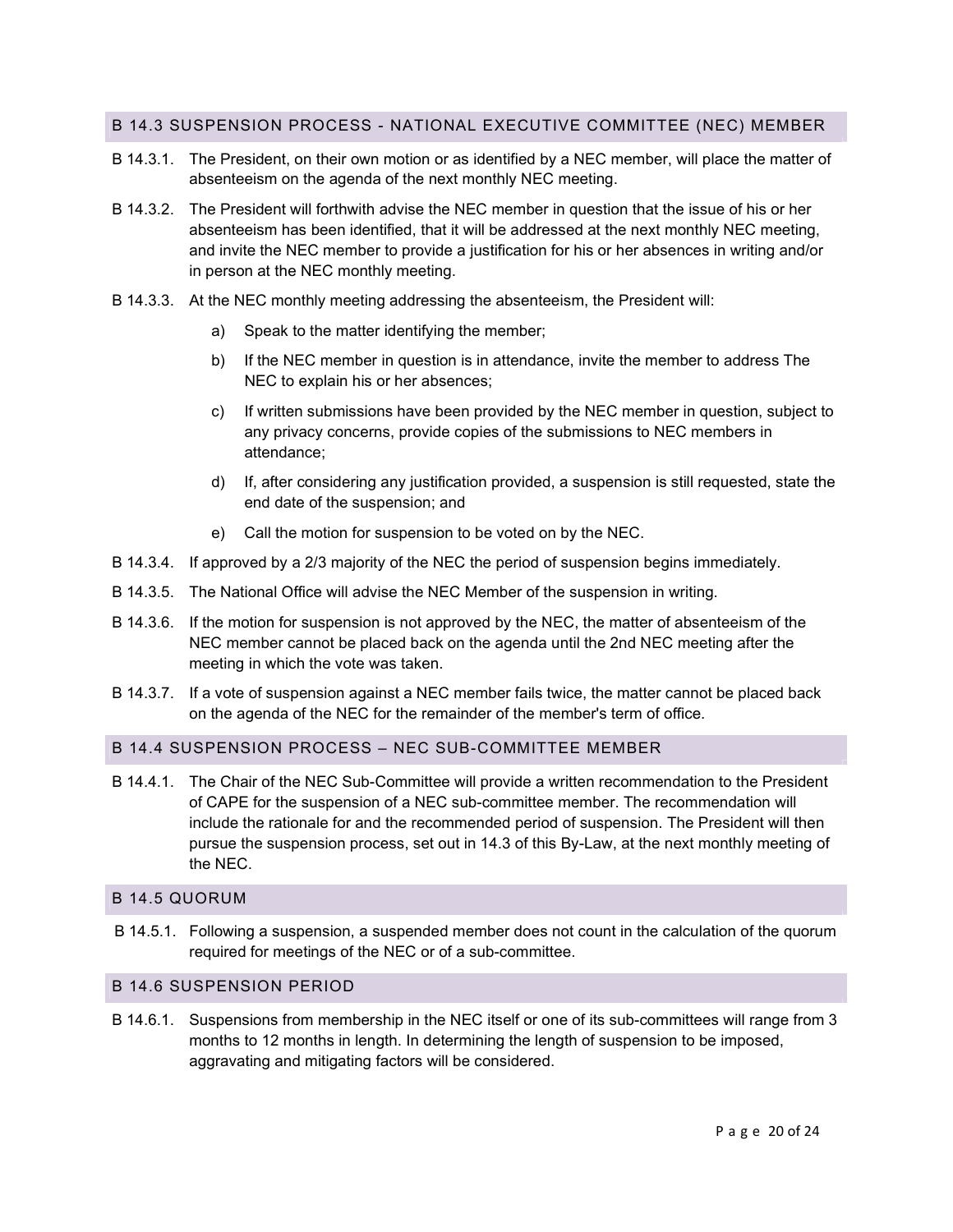### B 14.7 TERMINATION OF A SUSPENSION

- B 14.7.1. A suspension from the NEC itself or one of its sub-committees ends upon the earliest of the following events:
	- a) the date of expiry of the imposed suspension;
	- b) the date of expiry of the member's term of office;
	- c) the effective date of the member's removal from office in accordance with Article 19 of the Constitution; or
	- d) the effective date of the member's resignation from the NEC itself or one of its subcommittees.

## BY-LAW #15 – SUSPENSION DUE TO CONFLICT OF INTEREST RELATED TO **LITIGATION** (ADOPTED NOVEMBER 27, 2020)

#### B 15.1 SCOPE

- B 15.1.1. The objective of this By-law is to describe the process by which the National Executive Committee (NEC) can suspend an elected or appointed member due to a conflict of interest related to litigation.
- B 15.1.2. For the purpose of this By-law, it is presumed that when an elected or appointed member is actively engaged in litigation against CAPE, the member is not able to hold the interests of CAPE ahead of their own personal interest and that this actual, potential and/or perceived conflict of interest between the elected or appointed member and the best interests of the organization is prejudicial to the good order and welfare of CAPE.
- B 15.1.3. Nothing in this By-Law precludes the NEC from taking any action under By- law 5 in addition to, or independently of, this By-law.

### B 15.2 DEFINITIONS

- B 15.2.1. Conflict of interest due to litigation means a conflict of interest resulting from a member who has commenced a legal action and is actively involved in legal proceedings against CAPE. Litigation is considered active until such time as it has been withdrawn or otherwise resolved.
- B 15.2.2. Elected or appointed member includes a member of the NEC or one of its sub-committees, a member of the Presidents' Council, and/or a member of the Local Leadership Council.
- B 15.2.3. Potentially conflicted member refers to any elected or appointed member of CAPE who is presumed to be in a conflict of interest due to litigation under this By-law.
- B 15.2.4. Suspension means to deprive an elected or appointed member of their right to fulfill their role as an elected or appointed member including attending meetings or receiving information for a specified period of time.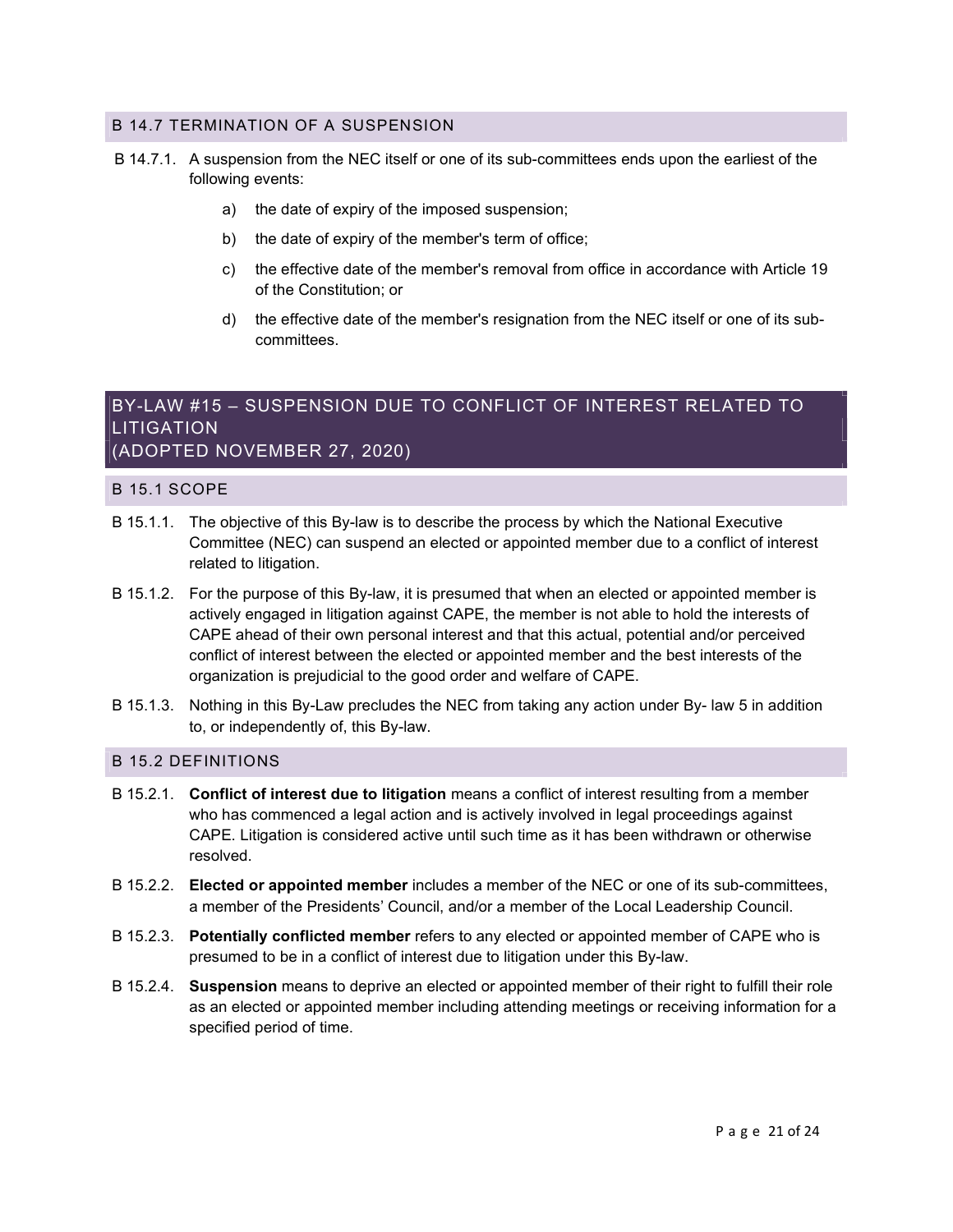### B 15.3 SUSPENSION PROCESS

- B 15.3.1. The President, on their own motion or as identified by a NEC member, will place the matter of conflict of interest due to litigation on the agenda of the next monthly NEC meeting.
- B 15.3.2. The President will forthwith advise the potentially conflicted member that the issue of his or her conflict of interest due to litigation has been identified and that it will be addressed at the next monthly NEC meeting.
- B 15.3.3. The President will invite the potentially conflicted member to provide written and/or in person representations at the NEC monthly meeting to rebut the presumption that he or she is in an actual, potential and/or perceived conflict of interest that is prejudicial to the good order and welfare of CAPE. The President will determine the allowed length for the written and/or in person representations.
- B 15.3.4. At the NEC monthly meeting addressing the conflict of interest due to litigation, the President will:
	- a) Speak to the matter identifying the member.
	- b) If the potentially conflicted member is in attendance, invite the member to address the NEC to explain his or her conflict of interest due to litigation.
	- c) If written submissions have been provided by the potentially conflicted member pursuant to By-law 15.3.3, subject to any privacy concerns, provide copies of the submissions to NEC members in attendance.
	- d) Begin an in-camera discussion to be held without the presence of the potentially conflicted member as the discussion relates to an active litigation matter.
	- e) During the in-camera discussion, inform the NEC members in attendance of any legal opinion obtained and call a motion for the suspension to be voted on by the NEC.
- B 15.3.5. If approved by a majority of the NEC, the period of suspension begins immediately. B 15.3.6 The National Office will advise the NEC Member of the suspension in writing.
- B 15.3.6. If the motion for suspension identified in By-law 15.3.4 d) is not approved by the NEC, the matter of conflict of interest due to litigation of the potentially conflicted member cannot be placed back on the agenda until the 2nd NEC meeting after the meeting in which the vote was taken.
- B 15.3.7. If a vote of suspension against a potentially conflicted member fails twice, the matter cannot be placed back on the agenda of the NEC for the remainder of the member's term of office or appointment unless substantive new evidence comes to light which would warrant reconsideration by the NEC.

### B 15.4 QUORUM

B 15.4.1. Following a suspension, a suspended member does not count in the calculation of the quorum required for the meeting of the NEC to continue.

#### B 15.5 SUSPENSION PERIOD

B 15.5.1. The suspension is for such time as the litigation against CAPE is active.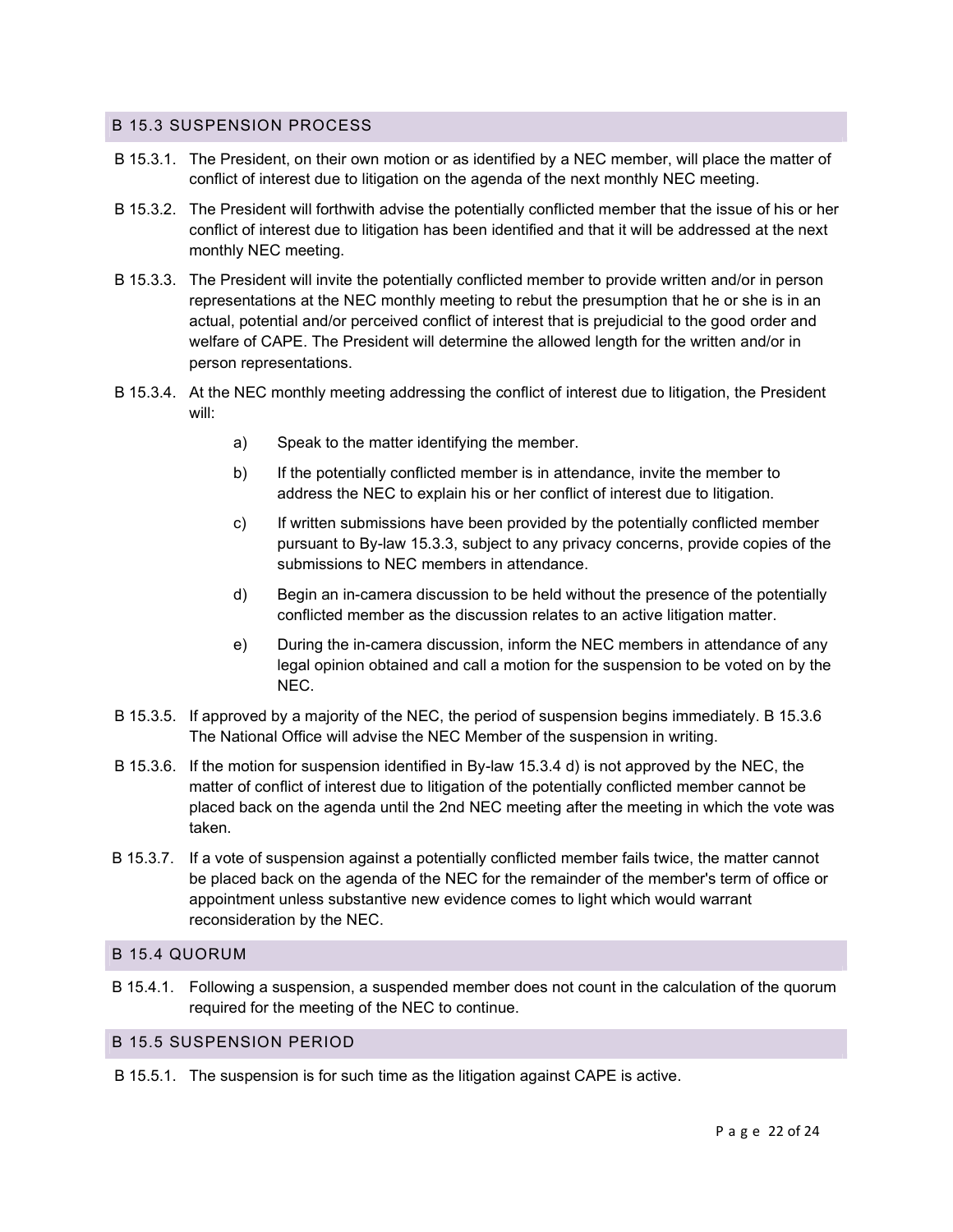### B 15.6 PRESIDENT AND VICE-PRESIDENT

B 15.6.1. In the event of a suspension of the President or Vice-President under By- Law 15, the suspension shall be considered as an incapacity under clauses 21.1 and 21.2 of the Constitution.

### B 15.7 APPEAL

- B 15.7.1. A suspended member may appeal the suspension by providing notice to the President under this section. The suspension shall remain in effect for the duration of the appeal process.
- B 15.7.2. The appeal shall be heard by an independent third-party adjudicator mutually agreed to by the parties.
- B 15.7.3. The third party's mandate shall be limited to making a determination, based on the terms of this By-law, of whether the conflict of interest due to litigation is of such significance as to merit a suspension for the period of time that the litigation is active.
- B 15.7.4. The third party shall be provided with all of the information that was considered by the NEC in making its decision as well as any additional information that is relevant to the determination. The parties shall also be provided with the opportunity to make in person representations to the third party.
- B 15.7.5. The determination made by the third party shall be binding on the parties.

## BY-LAW #16 – PRESIDENT'S SALARY AND BENEFITS (ADOPTED BY THE NEC ON APRIL 29, 2022; TO BE VOTED ON BY THE MEMBERSHIP AT THE 2022 AGM)

- B 16.1 In the year preceding a Presidential election, the National Office shall provide the NEC with recommendations regarding the selection of an independent compensation consultant tasked with reviewing the financial terms and conditions for the position of President.
- B 16.2 The independent compensation consultant must be a compensation specialist with the necessary experience, knowledge, and resources to conduct this review.
- B 16.3 The independent compensation consultant shall provide recommendations to the NEC for the financial terms and conditions of the President based on the following criteria:

The financial terms and conditions must:

- f) provide a total compensation package that is competitive and comparable with other similar roles in the labour movement;
- g) include a salary range composed of a minimum and a maximum with four steps;
- h) work within the financial realities of the Association;
- i) attract, for election, experienced and qualified candidates who are focused on the well-being of the Association;
- j) be structured in a manner that recognizes that the President is not entitled to compensation for all overtime hours worked; and,